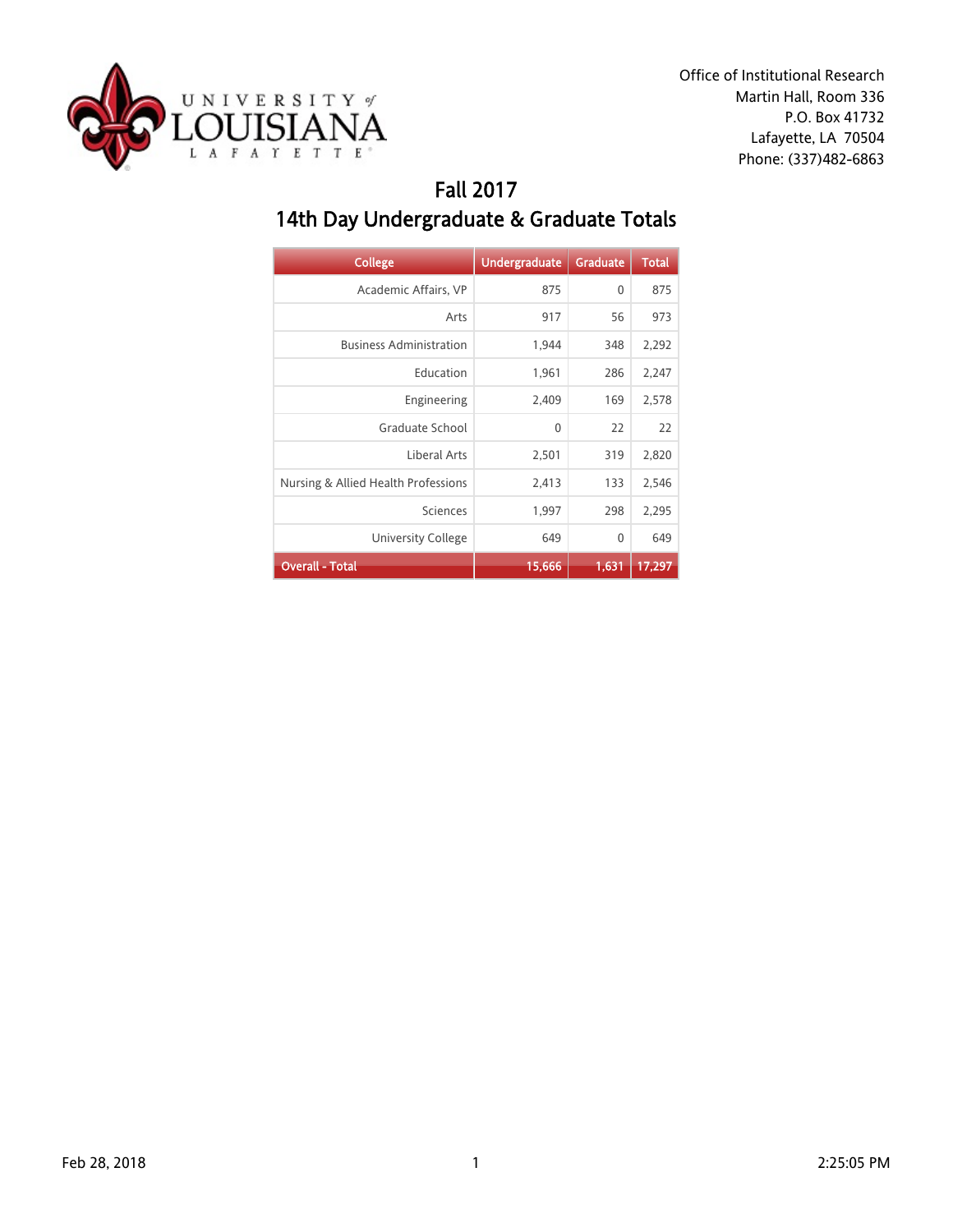

# Academic Affairs, VP Fall 2017 14th Day Undergraduate Enrollment

| <b>College</b>                      | <b>Department</b>                    | Program                                         | <b>Concentration</b> | <b>Undergraduate</b> |
|-------------------------------------|--------------------------------------|-------------------------------------------------|----------------------|----------------------|
| Academic Affairs, VP                | University Connection                | Doors Program - ND DOOR                         |                      | 17                   |
|                                     |                                      | Doors Program - ND DOOR - Total                 |                      | 17                   |
|                                     |                                      | High School - Dual Enrollment -<br>ND HSDE      |                      | 759                  |
|                                     |                                      | High School - Dual Enrollment - ND_HSDE - Total |                      | 759                  |
|                                     |                                      | Non-ULL Cross Enrollment - ND XROL              |                      | 17                   |
|                                     |                                      | Non-ULL Cross Enrollment - ND_XROL - Total      |                      | 17                   |
|                                     |                                      | Post Baccalaureate - ND POST                    |                      | 21                   |
|                                     |                                      | Post Baccalaureate - ND_POST - Total            |                      | 21                   |
|                                     |                                      | Special Non Degree Undergrad -<br>ND SPEC       |                      | 39                   |
|                                     |                                      | Special Non Degree Undergrad - ND_SPEC - Total  |                      | 39                   |
|                                     |                                      | Universtiy Life - ND LIFE                       |                      | 16                   |
|                                     |                                      | Universtiy Life - ND_LIFE - Total               |                      | 16                   |
|                                     |                                      | Visiting Student - ND VIST                      |                      | 6                    |
|                                     |                                      | Visiting Student - ND_VIST - Total              |                      | 6                    |
|                                     | <b>University Connection - Total</b> |                                                 |                      | 875                  |
| <b>Academic Affairs, VP - Total</b> |                                      |                                                 |                      | 875                  |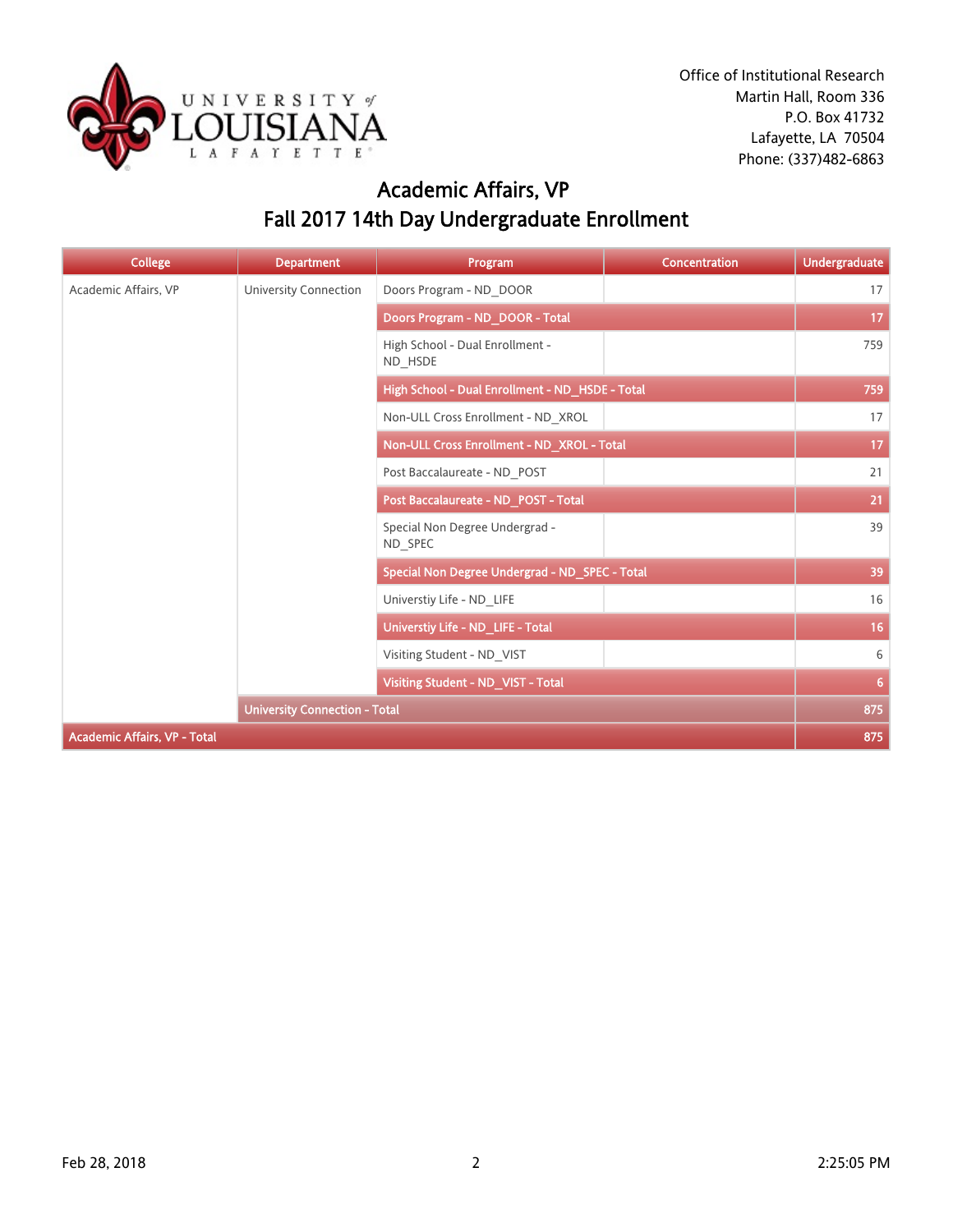

### Business Administration Fall 2017 14th Day Undergraduate Enrollment

| <b>College</b>                         | <b>Department</b>                           | Program                                            | <b>Concentration</b> | <b>Undergraduate</b> |  |
|----------------------------------------|---------------------------------------------|----------------------------------------------------|----------------------|----------------------|--|
| <b>Business Administration</b>         | Accounting                                  | Accounting - BSBA ACCT                             |                      | 453                  |  |
|                                        |                                             | <b>Accounting - BSBA_ACCT - Total</b>              |                      | 453                  |  |
|                                        |                                             | Accounting - PBC CACC                              |                      | 8                    |  |
|                                        |                                             | <b>Accounting - PBC_CACC - Total</b>               |                      | 8                    |  |
|                                        | <b>Accounting - Total</b>                   |                                                    |                      |                      |  |
|                                        | Curriculum &                                | Management - BSBA MGMT                             |                      | $\mathbf{1}$         |  |
|                                        | Instruction                                 | Management - BSBA_MGMT - Total                     |                      | $\mathbf{1}$         |  |
|                                        | <b>Curriculum &amp; Instruction - Total</b> |                                                    |                      | $\mathbf{1}$         |  |
|                                        | Economics & Finance                         | Economics - BSBA ECON                              |                      | 67                   |  |
|                                        |                                             | Economics - BSBA_ECON - Total                      |                      | 67                   |  |
|                                        |                                             | Finance - BSBA FNAN                                |                      | 245                  |  |
|                                        |                                             | Finance - BSBA_FNAN - Total                        |                      | 245                  |  |
|                                        |                                             | Insurance & Risk Management -<br>BSBA INSR         |                      | 35                   |  |
|                                        |                                             | Insurance & Risk Management - BSBA_INSR - Total    |                      | 35                   |  |
|                                        | <b>Economics &amp; Finance - Total</b>      |                                                    |                      | 347                  |  |
|                                        | Management                                  | Management - BSBA MGMT                             |                      | 670                  |  |
|                                        |                                             | Management - BSBA_MGMT - Total                     |                      | 670                  |  |
|                                        |                                             | Professional Land/Resource Mgt -<br>BSBA_PLRM      |                      | 61                   |  |
|                                        |                                             | Professional Land/Resource Mgt - BSBA PLRM - Total |                      | 61                   |  |
|                                        | <b>Management - Total</b>                   |                                                    |                      | 731                  |  |
|                                        | Marketing & Hospitality                     | Hospitality Management - BSBA HMGT                 |                      | 100                  |  |
|                                        |                                             | Hospitality Management - BSBA_HMGT - Total         |                      | 100                  |  |
|                                        |                                             | Marketing - BSBA MKTG                              |                      | 304                  |  |
|                                        |                                             | Marketing - BSBA_MKTG - Total                      |                      | 304                  |  |
|                                        | <b>Marketing &amp; Hospitality - Total</b>  |                                                    |                      | 404                  |  |
| <b>Business Administration - Total</b> |                                             |                                                    |                      | 1,944                |  |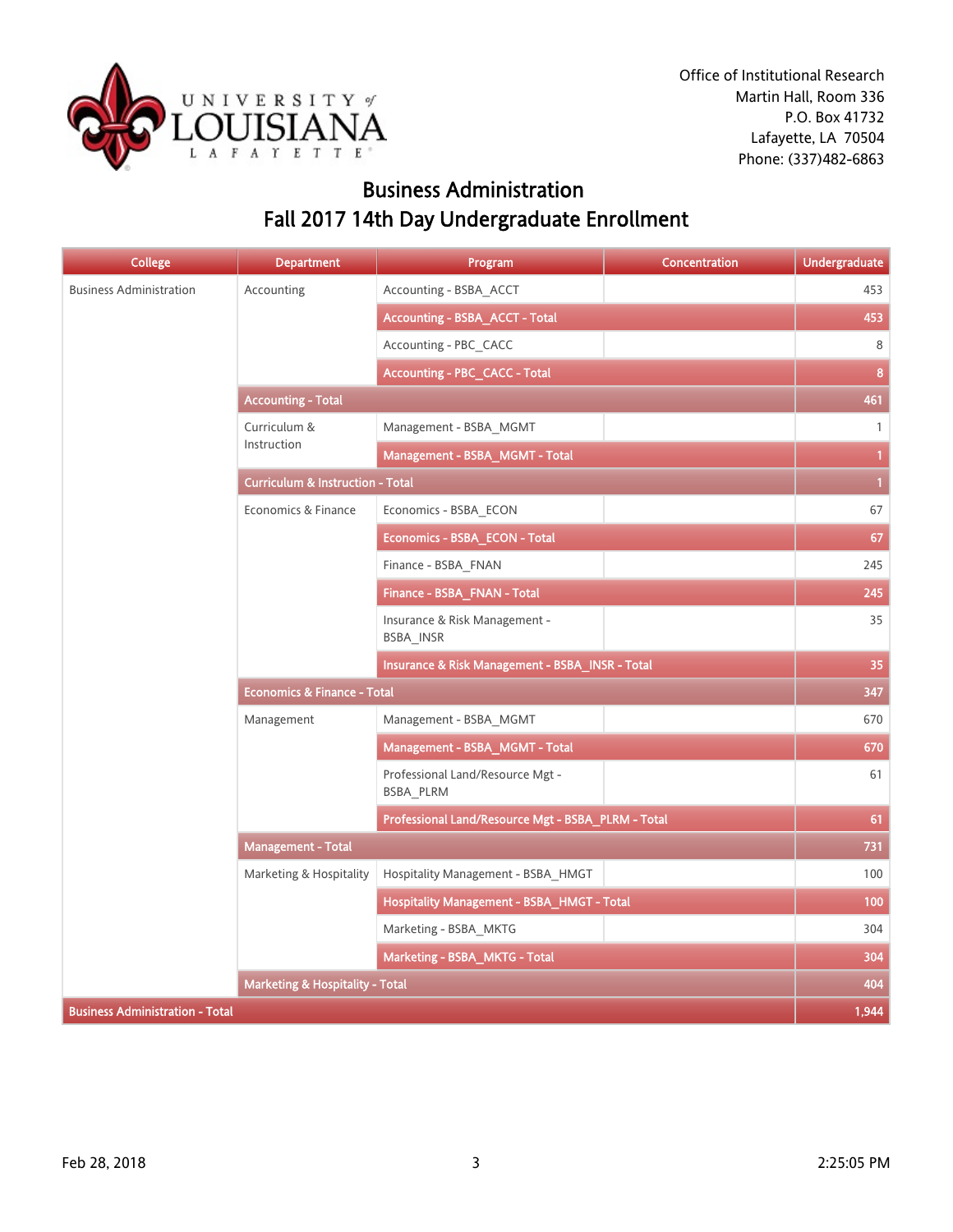

#### Arts Fall 2017 14th Day Undergraduate Enrollment

| <b>College</b> | <b>Department</b>                | Program                                 | Concentration                              | <b>Undergraduate</b> |
|----------------|----------------------------------|-----------------------------------------|--------------------------------------------|----------------------|
| Arts           | Architecture                     | Architectural Studies - BS_ARCS         |                                            | 196                  |
|                |                                  | Architectural Studies - BS_ARCS - Total |                                            | 196                  |
|                | <b>Architecture - Total</b>      |                                         |                                            | 196                  |
|                | <b>Industrial Design</b>         | Industrial Design - BOID_INDN           |                                            | $90\,$               |
|                |                                  | Industrial Design - BOID_INDN - Total   |                                            | 90                   |
|                | <b>Industrial Design - Total</b> |                                         |                                            | 90                   |
|                | Interior Design                  | Interior Design - BID_INDS              |                                            | 62                   |
|                |                                  | Interior Design - BID_INDS - Total      |                                            | 62                   |
|                | <b>Interior Design - Total</b>   |                                         |                                            | 62                   |
|                | Music                            | Music - BA_MUSC                         | Music Business - MBUS                      | 83                   |
|                |                                  | Music - BA_MUSC - Total                 |                                            | 83                   |
|                |                                  | Music - BM MUS                          | Jazz Studies - JAZZ                        | $\overline{4}$       |
|                |                                  |                                         | Music Business - MBUS                      | $\mathbf{1}$         |
|                |                                  |                                         | Music Media - MMED                         | 27                   |
|                |                                  |                                         | Performance - PERF                         | 14                   |
|                |                                  |                                         | Piano Pedagogy - PPED                      | $\mathbf{1}$         |
|                |                                  |                                         | Theory and Composition - TCOM              | 13                   |
|                |                                  |                                         |                                            | 23                   |
|                |                                  | Music - BM_MUS - Total                  |                                            | 83                   |
|                | <b>Music - Total</b>             |                                         |                                            | 166                  |
|                | Performing Arts                  | Performing Arts - BFA_PFAR              | Dance - DANC                               | 23                   |
|                |                                  |                                         | Theatre - THEA                             | 36                   |
|                |                                  |                                         |                                            | $\overline{7}$       |
|                |                                  | Performing Arts - BFA_PFAR - Total      |                                            | 66                   |
|                | <b>Performing Arts - Total</b>   |                                         |                                            | 66                   |
|                | <b>Visual Arts</b>               | Visual Arts - BFA_VIAR                  | Ceramics - CERM                            | $\mathbf{1}$         |
|                |                                  |                                         | Computer Art and Animation -<br>CART       | 101                  |
|                |                                  |                                         | Graphic Design - GDSG                      | 93                   |
|                |                                  |                                         | Metalwork and Jewelry - MEJE               | 9                    |
|                |                                  |                                         | New Media and Digital Art -<br><b>NMED</b> | 13                   |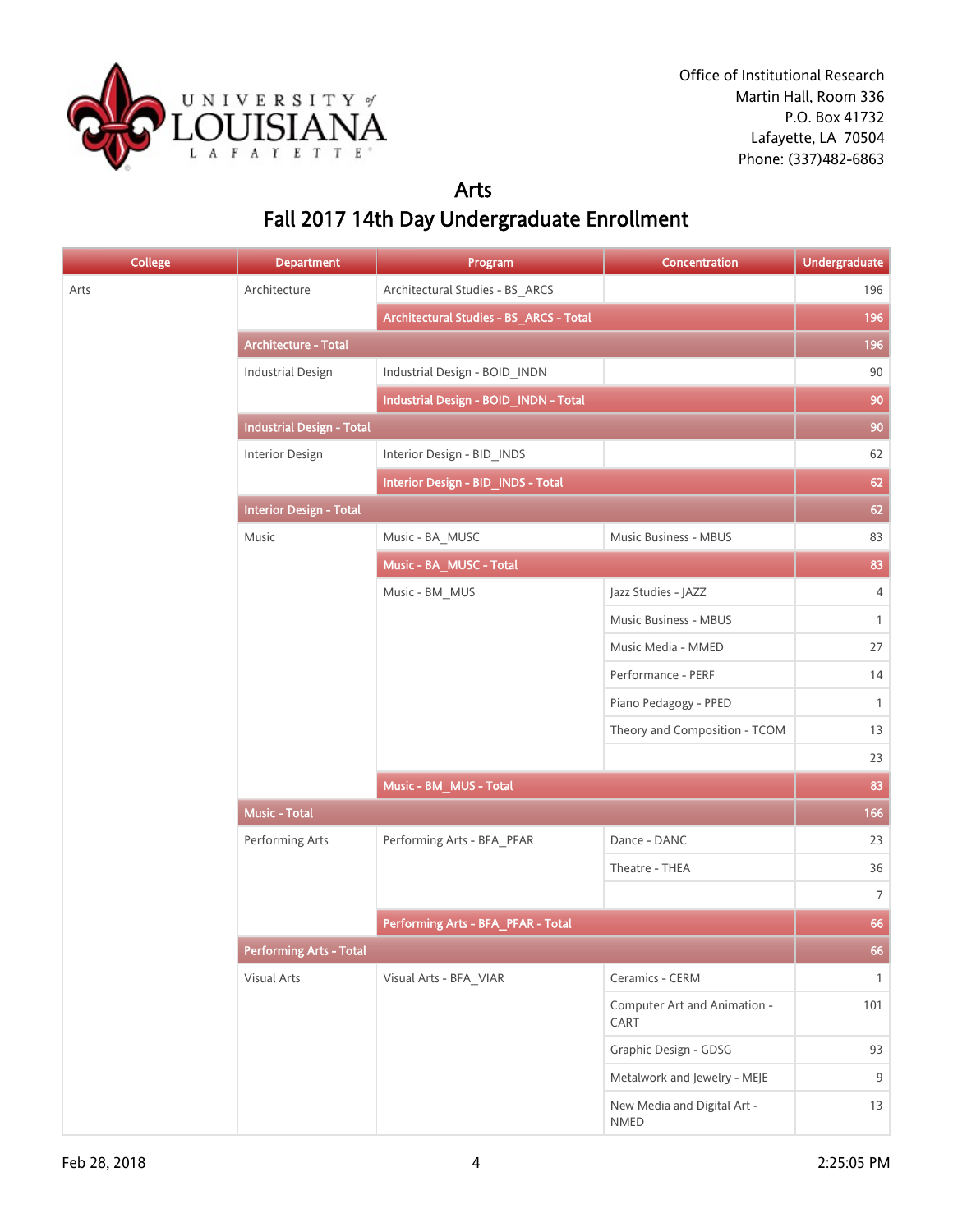

### Arts Fall 2017 14th Day Undergraduate Enrollment

| <b>College</b>             | <b>Department</b>  | Program                        | <b>Concentration</b> | <b>Undergraduate</b> |
|----------------------------|--------------------|--------------------------------|----------------------|----------------------|
| Arts                       | <b>Visual Arts</b> | Visual Arts - BFA VIAR         | Painting - PNTG      | 18                   |
|                            |                    |                                | Photography - PHOT   | 14                   |
| <b>Visual Arts - Total</b> |                    |                                | Printmaking - PRMG   | 9                    |
|                            |                    |                                | Sculpture - SCUL     | 6                    |
|                            |                    |                                |                      | 73                   |
|                            |                    | Visual Arts - BFA_VIAR - Total |                      | 337                  |
|                            |                    |                                | 337                  |                      |
| Arts - Total               |                    |                                |                      | 917                  |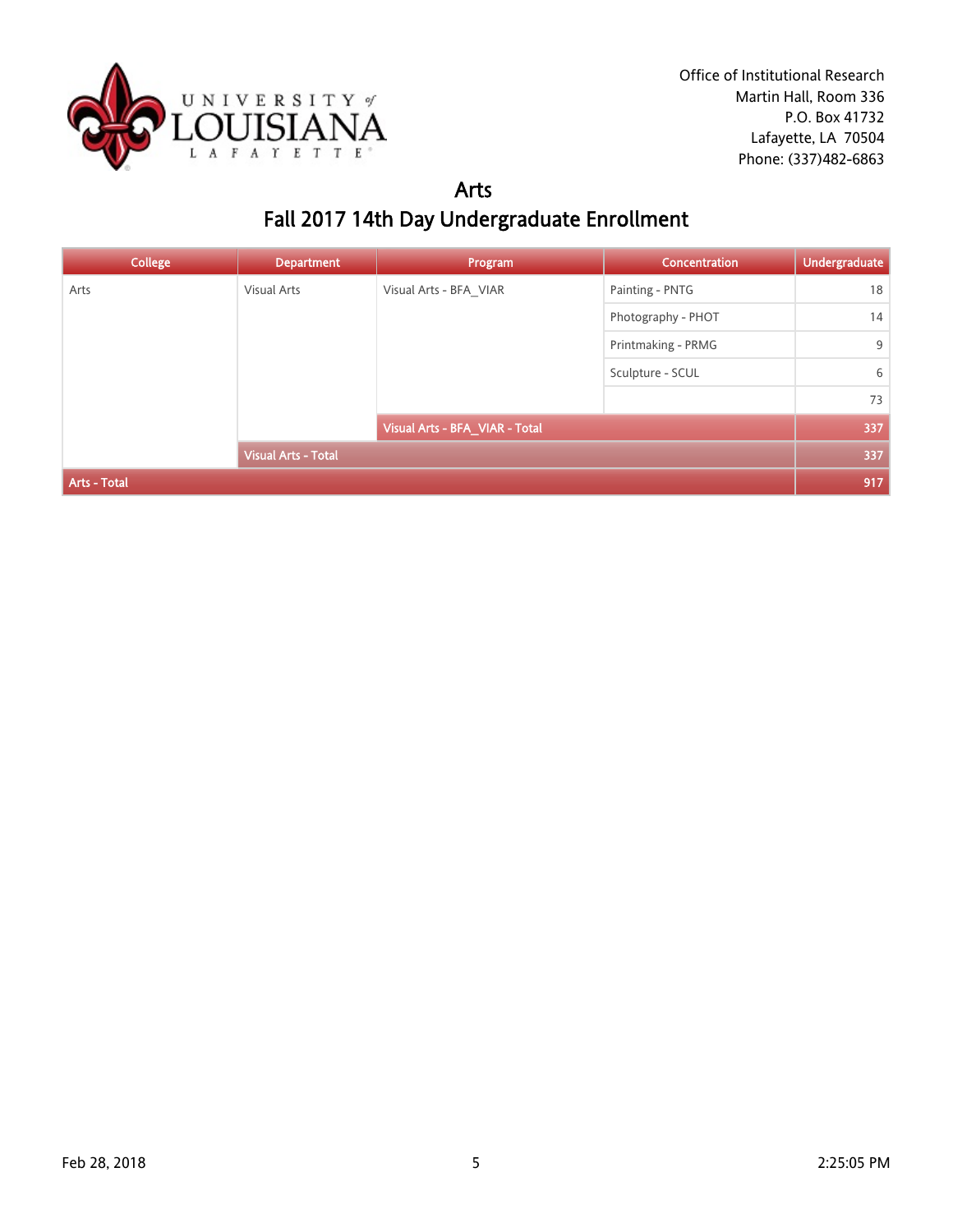

### Education Fall 2017 14th Day Undergraduate Enrollment

| <b>College</b> | <b>Department</b>           | Program                                            | Concentration                                 | <b>Undergraduate</b> |
|----------------|-----------------------------|----------------------------------------------------|-----------------------------------------------|----------------------|
| Education      | Curriculum &<br>Instruction | Add Certification in Education -<br>CERU_EDAD      |                                               | $\overline{7}$       |
|                |                             | Add Certification in Education - CERU_EDAD - Total | 7 <sup>°</sup>                                |                      |
|                |                             | Alt Certification in Education -<br>CERU_EDAC      |                                               | 25                   |
|                |                             | Alt Certification in Education - CERU_EDAC - Total | 25                                            |                      |
|                |                             | Art or Music Education Gr K-12 -                   | Art Education - EDAE                          | 26                   |
|                |                             | BA_EDAM                                            | Instrumental Music Education -<br><b>EDIN</b> | 54                   |
|                |                             |                                                    | Vocal Music Education - EDVO                  | 13                   |
|                |                             |                                                    |                                               | 3                    |
|                |                             | Art or Music Education Gr K-12 - BA_EDAM - Total   |                                               | 96                   |
|                |                             | Early Childhood Ed Gr PK-3 - BS_EDPK               | Pre-Professional Studies - EDPP               | $\mathbf{1}$         |
|                |                             |                                                    |                                               | 249                  |
|                |                             | Early Childhood Ed Gr PK-3 - BS EDPK - Total       |                                               | 250                  |
|                |                             | Early Childhood Ed Gr PK-3 - PBC_EDPK              |                                               | 5                    |
|                |                             | Early Childhood Ed Gr PK-3 - PBC_EDPK - Total      |                                               | 5 <sub>1</sub>       |
|                |                             | Elementary Education Gr 1-5 - BS_EDEL              |                                               | 225                  |
|                |                             | Elementary Education Gr 1-5 - BS_EDEL - Total      |                                               | 225                  |
|                |                             | Elementary Education Gr 1-5 -<br>PBC_EDEL          |                                               | 10                   |
|                |                             | Elementary Education Gr 1-5 - PBC_EDEL - Total     | 10 <sub>1</sub>                               |                      |
|                |                             | Health & Phys Ed Gr K-12 - PBC_EDPE                |                                               | $\overline{2}$       |
|                |                             | Health & Phys Ed Gr K-12 - PBC_EDPE - Total        |                                               | $\overline{2}$       |
|                |                             | Middle School Education Gr 4-8 -<br>BS EDMD        | General Science Education -<br><b>EDGS</b>    | $\mathbf{1}$         |
|                |                             |                                                    |                                               | 26                   |
|                |                             | Middle School Education Gr 4-8 - BS_EDMD - Total   |                                               | 27                   |
|                |                             | Middle School Education Gr 4-8 -<br>PBC EDMD       |                                               | 5                    |
|                |                             | Middle School Education Gr 4-8 - PBC_EDMD - Total  |                                               | 5 <sub>1</sub>       |
|                |                             | Music Ed-Vocal Gr K-12 - PBC EDVE                  |                                               | $\mathbf{1}$         |
|                |                             | Music Ed-Vocal Gr K-12 - PBC_EDVE - Total          |                                               | $\mathbf{1}$         |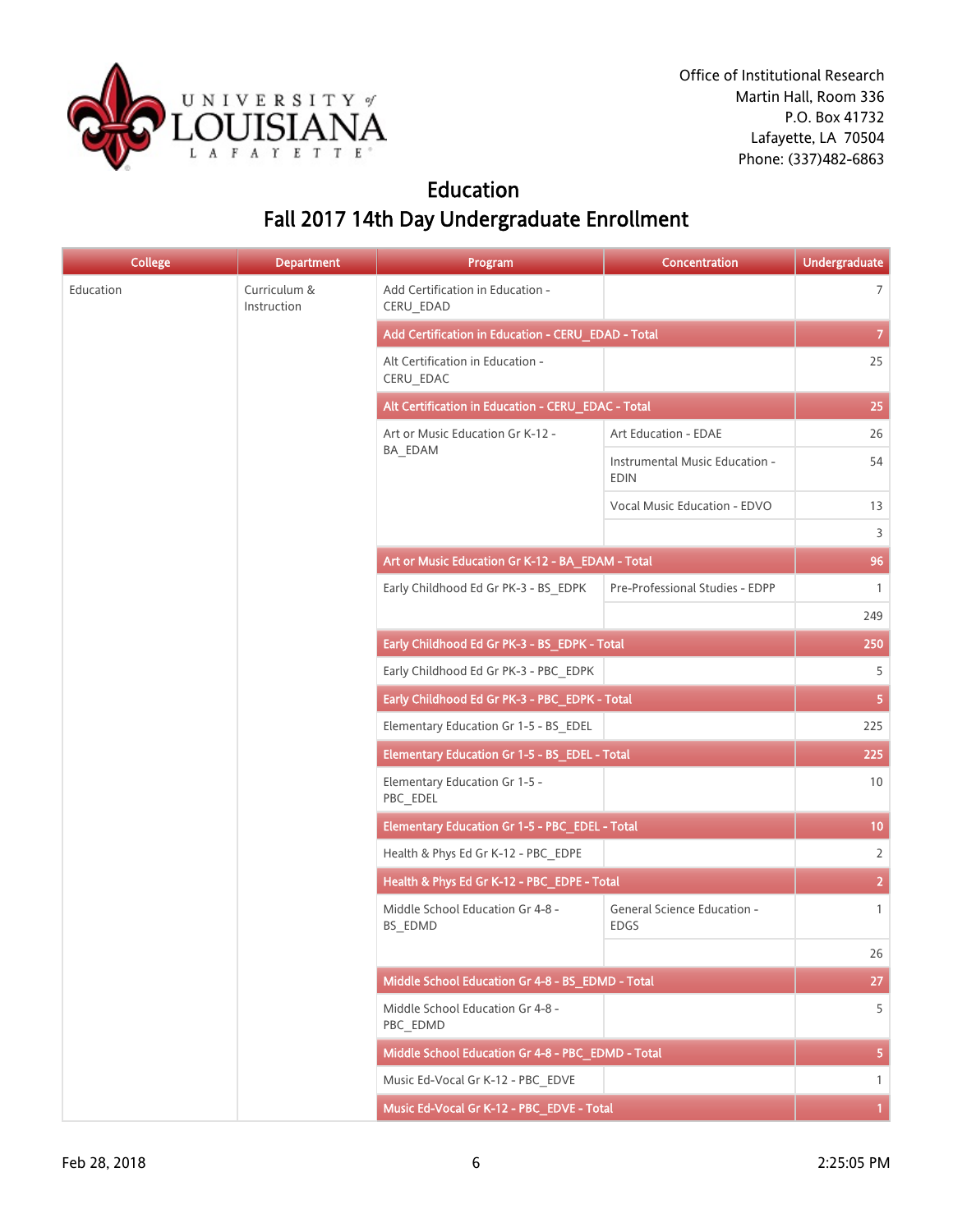

### Education Fall 2017 14th Day Undergraduate Enrollment

| College   | <b>Department</b>                           | Program                                          | Concentration                                | Undergraduate  |
|-----------|---------------------------------------------|--------------------------------------------------|----------------------------------------------|----------------|
| Education | Curriculum &                                | Secondary Education & Teaching -                 | <b>Biology Education - EDBI</b>              | $\overline{7}$ |
|           | Instruction                                 | BS_EDSD                                          | <b>Business Education - EDBU</b>             | $\overline{2}$ |
|           |                                             |                                                  | Chemistry Education - EDCH                   | 5              |
|           |                                             |                                                  | Earth Science Education - EDES               | $\mathbf{1}$   |
|           |                                             |                                                  | English Education - EDEN                     | 69             |
|           |                                             |                                                  | General Science Education -<br><b>EDGS</b>   | 9              |
|           |                                             |                                                  | Mathematics Education - EDMA                 | 40             |
|           |                                             |                                                  | Physics Education - EDPH                     | 2              |
|           |                                             |                                                  | Social Studies Education - EDSS              | 89             |
|           |                                             |                                                  | Speech Education - EDSE                      | 6              |
|           |                                             |                                                  |                                              | 21             |
|           |                                             | Secondary Education & Teaching - BS_EDSD - Total |                                              | 251            |
|           |                                             | Secondary Education Gr 6-12 -<br>PBC_EDSD        | <b>Biology Education - ED08</b>              | $\mathbf{1}$   |
|           |                                             |                                                  | English Education - EDEN                     | $\mathbf{1}$   |
|           |                                             |                                                  | Social Studies Education - ED54              | $\mathbf{1}$   |
|           |                                             |                                                  | Social Studies Education - EDSS              | $\mathbf{1}$   |
|           |                                             |                                                  |                                              | 11             |
|           |                                             | Secondary Education Gr 6-12 - PBC_EDSD - Total   |                                              | 15             |
|           |                                             | Spec Ed-Early Interv: Birth-5 - PBC_EDEI         |                                              | $\overline{3}$ |
|           |                                             | Spec Ed-Early Interv: Birth-5 - PBC_EDEI - Total |                                              | $\overline{3}$ |
|           | <b>Curriculum &amp; Instruction - Total</b> |                                                  |                                              | 922            |
|           | Kinesiology                                 | Athletic Training - BS_EDAT                      |                                              | 61             |
|           |                                             | Athletic Training - BS_EDAT - Total              |                                              | 61             |
|           |                                             | Hlth & PE/Kinesiology Gr K-12 -                  | Exercise Science - EDEX                      | 301            |
|           |                                             | BS_EDKN                                          | Fitness Studies - EDFS                       | 57             |
|           |                                             |                                                  | Health & Fitness Sales - EDHF                | 6              |
|           |                                             |                                                  | Health Promotion & Wellness -<br><b>EDHP</b> | 70             |
|           |                                             |                                                  | Pre-Professional Studies - EDPP              | 311            |
|           |                                             |                                                  | Sports Management - EDSM                     | 119            |
|           |                                             |                                                  |                                              |                |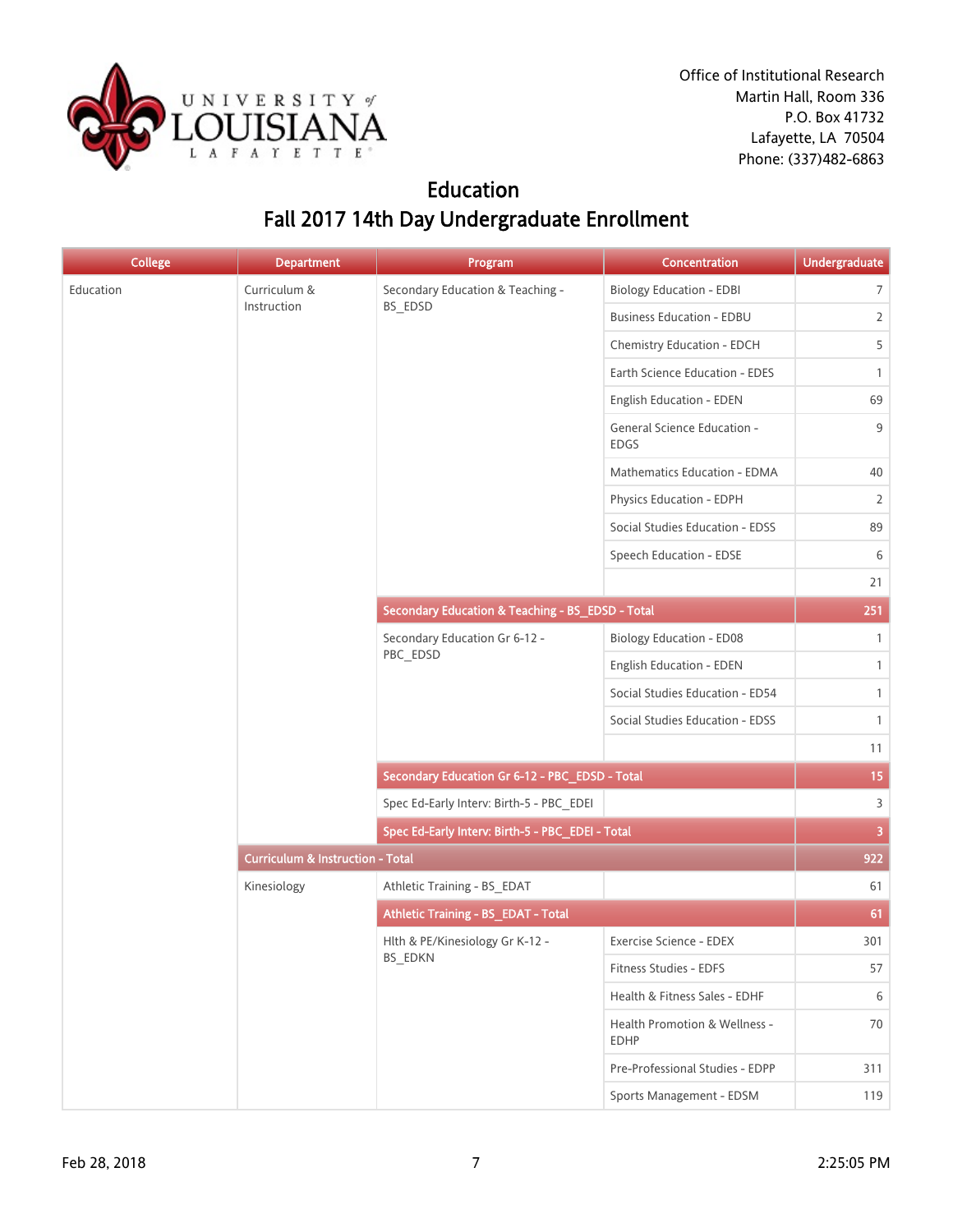

## Education Fall 2017 14th Day Undergraduate Enrollment

| <b>College</b>           | <b>Department</b>          | Program                                         | Concentration | <b>Undergraduate</b> |
|--------------------------|----------------------------|-------------------------------------------------|---------------|----------------------|
| Education                | Kinesiology                | Hith & PE/Kinesiology Gr K-12 -<br>BS EDKN      |               | 114                  |
|                          |                            | Hith & PE/Kinesiology Gr K-12 - BS_EDKN - Total |               | 978                  |
|                          | <b>Kinesiology - Total</b> |                                                 |               | 1.039                |
| <b>Education - Total</b> |                            |                                                 |               | 1,961                |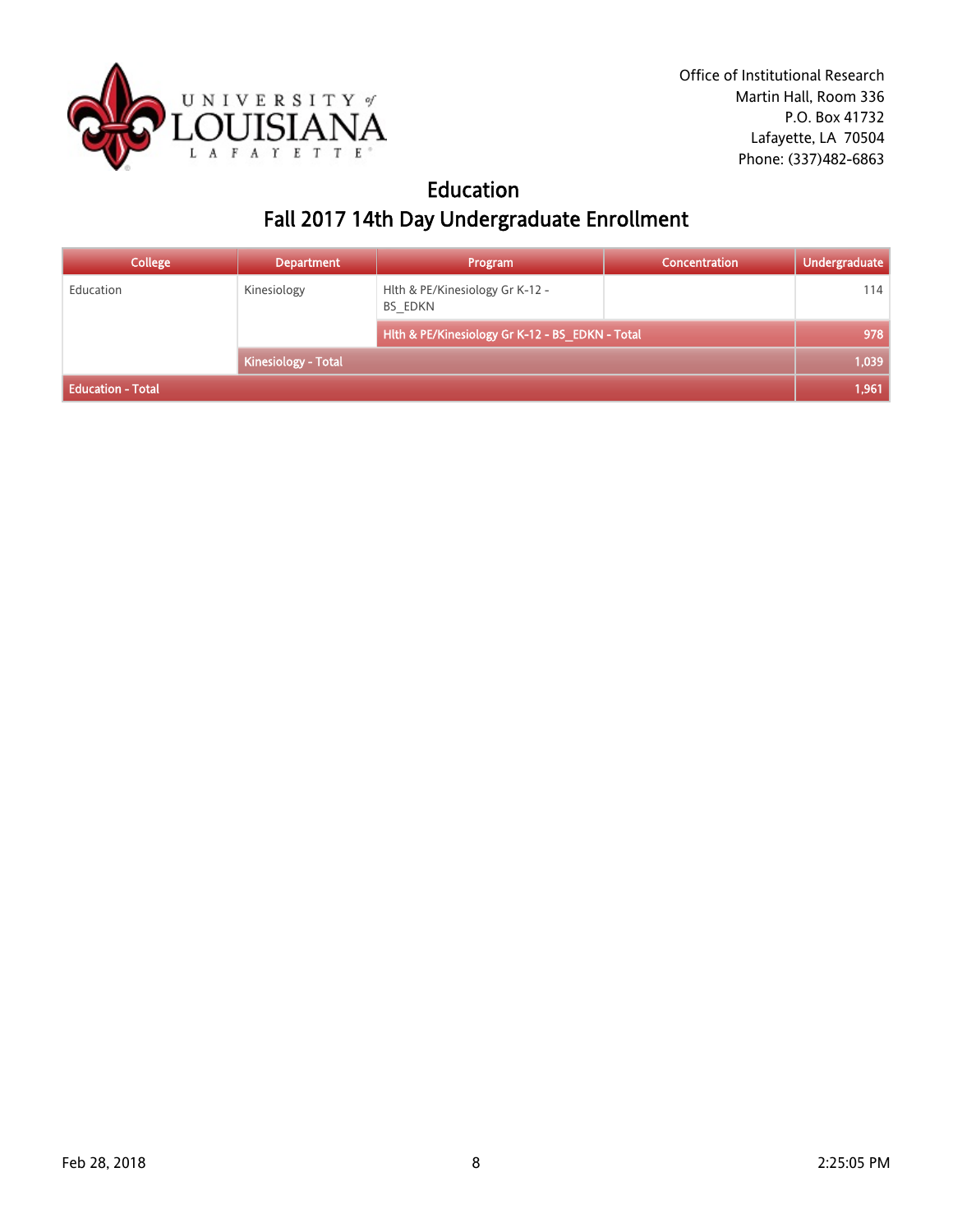

## Engineering Fall 2017 14th Day Undergraduate Enrollment

| <b>College</b>             | <b>Department</b>                             | Program                                           | <b>Concentration</b> | <b>Undergraduate</b> |  |
|----------------------------|-----------------------------------------------|---------------------------------------------------|----------------------|----------------------|--|
| Engineering                | <b>Chemical Engineering</b>                   | Chemical Engineering - BCHE CHEE                  |                      | 368                  |  |
|                            |                                               | Chemical Engineering - BCHE_CHEE - Total          |                      | 368                  |  |
|                            | <b>Chemical Engineering - Total</b>           |                                                   |                      |                      |  |
|                            | Civil Engineering                             | Civil Engineering - BCIV CIVE                     |                      | 228                  |  |
|                            |                                               | Civil Engineering - BCIV_CIVE - Total             |                      | 228                  |  |
|                            | <b>Civil Engineering - Total</b>              |                                                   |                      | 228                  |  |
|                            | <b>Electrical &amp; Computer</b>              | Electrical Engineering - BELE ELEE                |                      | 279                  |  |
|                            | Engr                                          | <b>Electrical Engineering - BELE_ELEE - Total</b> |                      | 279                  |  |
|                            | <b>Electrical &amp; Computer Engr - Total</b> |                                                   |                      | 279                  |  |
|                            | <b>Industrial Technology</b>                  | Industrial Technology - BSIT ITEC                 |                      | 408                  |  |
|                            |                                               | Industrial Technology - BSIT ITEC - Total         |                      | 408                  |  |
|                            | <b>Industrial Technology - Total</b>          |                                                   |                      |                      |  |
|                            | Mechanical<br>Engineering                     | Mechanical Engineering - BMEC MCHE                |                      | 735                  |  |
|                            |                                               | <b>Mechanical Engineering - BMEC_MCHE - Total</b> |                      | 735                  |  |
|                            | <b>Mechanical Engineering - Total</b>         |                                                   |                      | 735                  |  |
|                            | <b>Petroleum Engineering</b>                  | Petroleum Engineering - BPET PETE                 |                      | 391                  |  |
|                            |                                               | Petroleum Engineering - BPET_PETE - Total         |                      | 391                  |  |
|                            | <b>Petroleum Engineering - Total</b>          |                                                   |                      | 391                  |  |
| <b>Engineering - Total</b> |                                               |                                                   |                      |                      |  |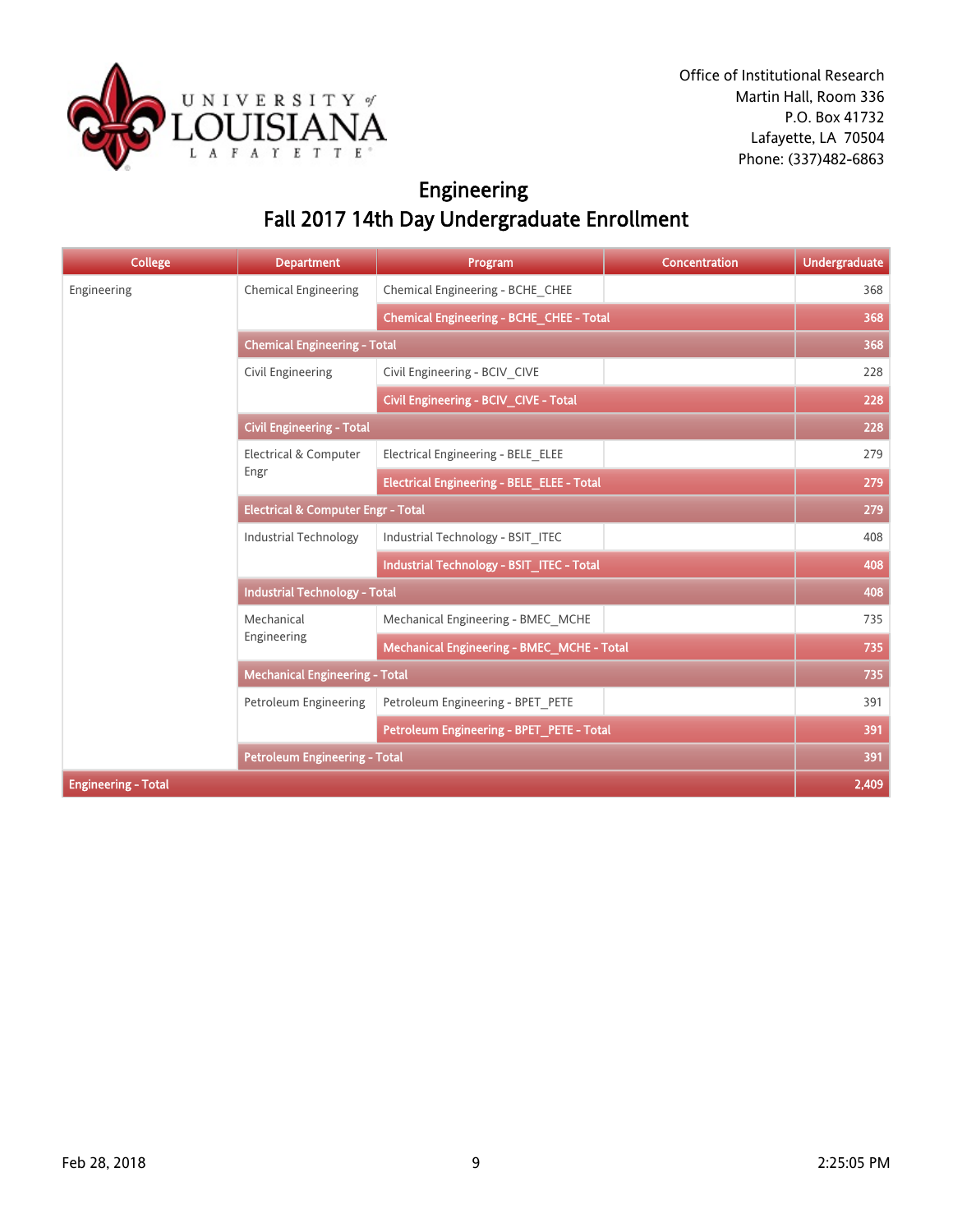

## Liberal Arts Fall 2017 14th Day Undergraduate Enrollment

| <b>College</b> | <b>Department</b>                         | Program                                               | Concentration                                 | <b>Undergraduate</b> |  |
|----------------|-------------------------------------------|-------------------------------------------------------|-----------------------------------------------|----------------------|--|
| Liberal Arts   | College of Liberal Arts                   | Moving Image Arts - BA_MIA                            | French & Francophone Studies -<br><b>FRFS</b> | $\mathbf{1}$         |  |
|                |                                           |                                                       |                                               | 73                   |  |
|                |                                           | Moving Image Arts - BA_MIA - Total                    |                                               | 74                   |  |
|                |                                           | Undeclared Liberal Arts - UNDE_LA                     |                                               | 24                   |  |
|                | Undeclared Liberal Arts - UNDE_LA - Total |                                                       |                                               |                      |  |
|                | <b>College of Liberal Arts - Total</b>    |                                                       |                                               | 98                   |  |
|                | Communication                             | Mass Communications - BA_MCOM                         | Advertising - ADV                             | 51                   |  |
|                |                                           |                                                       | Broadcasting - BRDC                           | 87                   |  |
|                |                                           |                                                       | Journalism - JOUR                             | 44                   |  |
|                |                                           |                                                       |                                               | 19                   |  |
|                |                                           | Mass Communications - BA_MCOM - Total                 |                                               | 201                  |  |
|                |                                           | Organizational Communication -<br>BA_OCOM             |                                               | 50                   |  |
|                |                                           | <b>Organizational Communication - BA_OCOM - Total</b> |                                               | 50                   |  |
|                |                                           | Public Relations - BA_PREL                            |                                               | 158                  |  |
|                |                                           | Public Relations - BA_PREL - Total                    |                                               | 158                  |  |
|                | <b>Communication - Total</b>              |                                                       |                                               | 409                  |  |
|                | Communicative<br><b>Disorders</b>         | Speech Pathology and Audiology -<br>BA_CODI           |                                               | 246                  |  |
|                |                                           | Speech Pathology and Audiology - BA_CODI - Total      |                                               | 246                  |  |
|                | <b>Communicative Disorders - Total</b>    |                                                       |                                               | 246                  |  |
|                | Criminal Justice                          | Criminal Justice - BS_CJUS                            |                                               | 266                  |  |
|                |                                           | Criminal Justice - BS_CJUS - Total                    |                                               | 266                  |  |
|                | <b>Criminal Justice - Total</b>           |                                                       |                                               | 266                  |  |
|                | English                                   | English - BA_ENGL                                     | Creative Writing - CW                         | 50                   |  |
|                |                                           |                                                       | Folklore - FOLK                               | $\mathsf{3}$         |  |
|                |                                           |                                                       | Linguistics - LING                            | $7\overline{ }$      |  |
|                |                                           |                                                       | Literature - LIT                              | 24                   |  |
|                |                                           |                                                       | Professional Writing - PW                     | 17                   |  |
|                |                                           |                                                       |                                               | 101                  |  |
|                |                                           | English - BA_ENGL - Total                             |                                               | 202                  |  |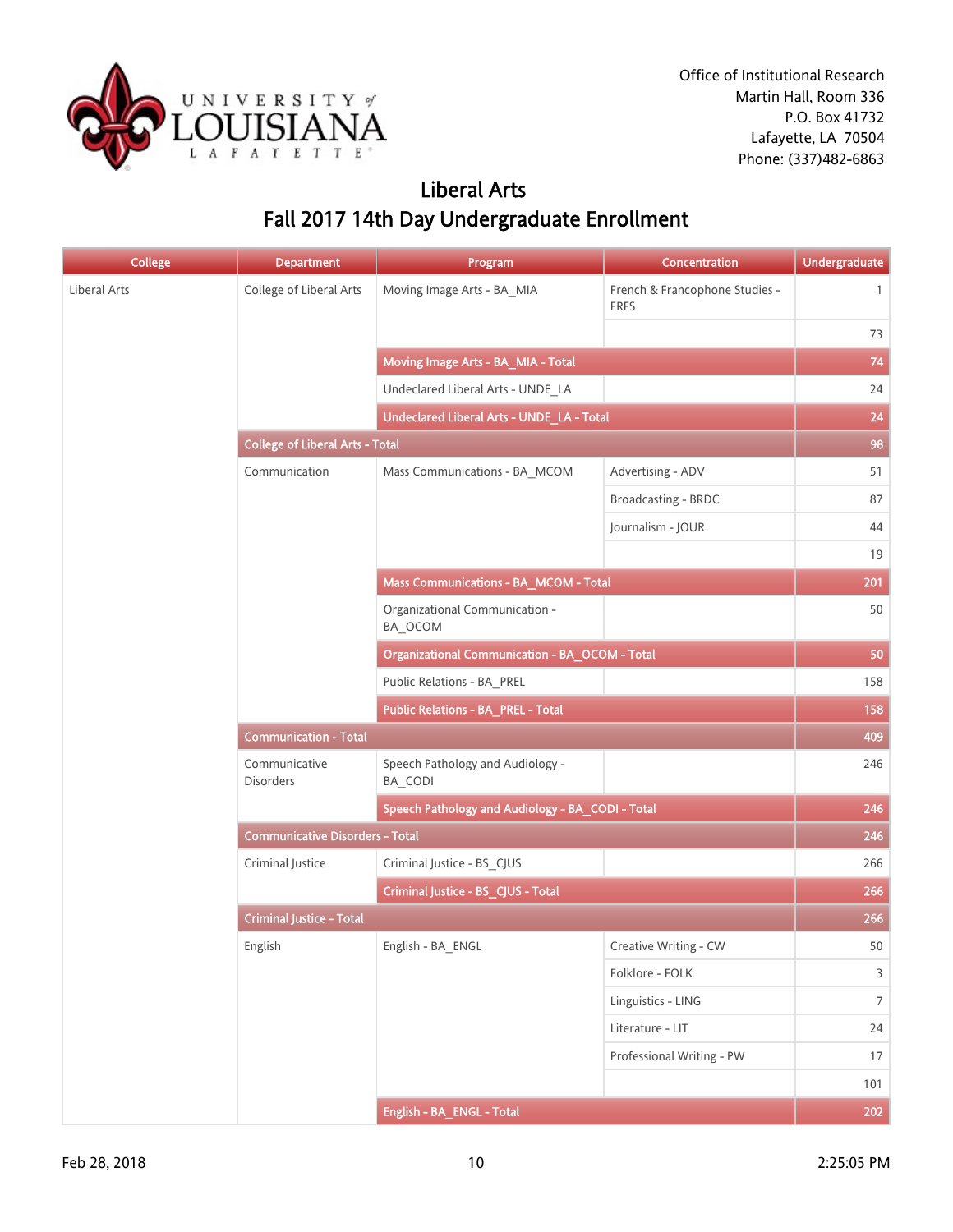

### Liberal Arts Fall 2017 14th Day Undergraduate Enrollment

| <b>College</b>              | <b>Department</b>                   | Program                                    | Concentration                                 | <b>Undergraduate</b> |
|-----------------------------|-------------------------------------|--------------------------------------------|-----------------------------------------------|----------------------|
| Liberal Arts                | <b>English - Total</b>              |                                            |                                               | 202                  |
|                             | History, Geography, &               | History - BA_HIST                          | Folklore - FOLK                               | $\mathbf{1}$         |
|                             | Phil                                |                                            | <b>International Relations - INTR</b>         | $\mathbf{1}$         |
|                             |                                     |                                            | Spanish - SPAN                                | $\mathbf{1}$         |
|                             |                                     |                                            |                                               | 87                   |
|                             |                                     | History - BA_HIST - Total                  |                                               | 90                   |
|                             |                                     | History, Geography, & Phil - Total         |                                               |                      |
|                             | Modern Languages                    | Modern Languages - BA_MODL                 | French & Francophone Studies -<br><b>FRFS</b> | 12                   |
|                             |                                     |                                            | French Education - FRED                       | 3                    |
|                             |                                     |                                            | Spanish - SPAN                                | 4                    |
|                             |                                     |                                            | Spanish Education - SPAE                      | 4                    |
|                             |                                     | Modern Languages - BA_MODL - Total         |                                               | 23                   |
|                             | <b>Modern Languages - Total</b>     |                                            |                                               | 23                   |
|                             | <b>Political Science</b>            | Political Science - BA_POLS                | <b>International Relations - INTR</b>         | 29                   |
|                             |                                     |                                            | Pre-Law - PLAW                                | 97                   |
|                             |                                     |                                            | Spanish - SPAN                                | $\mathbf{1}$         |
|                             |                                     |                                            |                                               | 114                  |
|                             |                                     | Political Science - BA_POLS - Total        |                                               | 241                  |
|                             | <b>Political Science - Total</b>    |                                            |                                               | 241                  |
|                             | Psychology                          | Psychology - BS_PSYC                       |                                               | 616                  |
|                             |                                     | Psychology - BS_PSYC - Total               |                                               | 616                  |
|                             | <b>Psychology - Total</b>           |                                            |                                               | 616                  |
|                             | Soci, Anth, & Child/Fam             | Anthropology - BA_ANTH                     |                                               | 43                   |
|                             | Stu                                 | Anthropology - BA_ANTH - Total             |                                               | 43                   |
|                             |                                     | Child and Family Studies - BS CAFS         |                                               | 161                  |
|                             |                                     | Child and Family Studies - BS_CAFS - Total |                                               | 161                  |
|                             |                                     | Sociology - BA_SOCI                        |                                               | 106                  |
|                             |                                     | Sociology - BA_SOCI - Total                |                                               | 106                  |
|                             | Soci, Anth, & Child/Fam Stu - Total |                                            |                                               | 310                  |
| <b>Liberal Arts - Total</b> |                                     |                                            |                                               | 2,501                |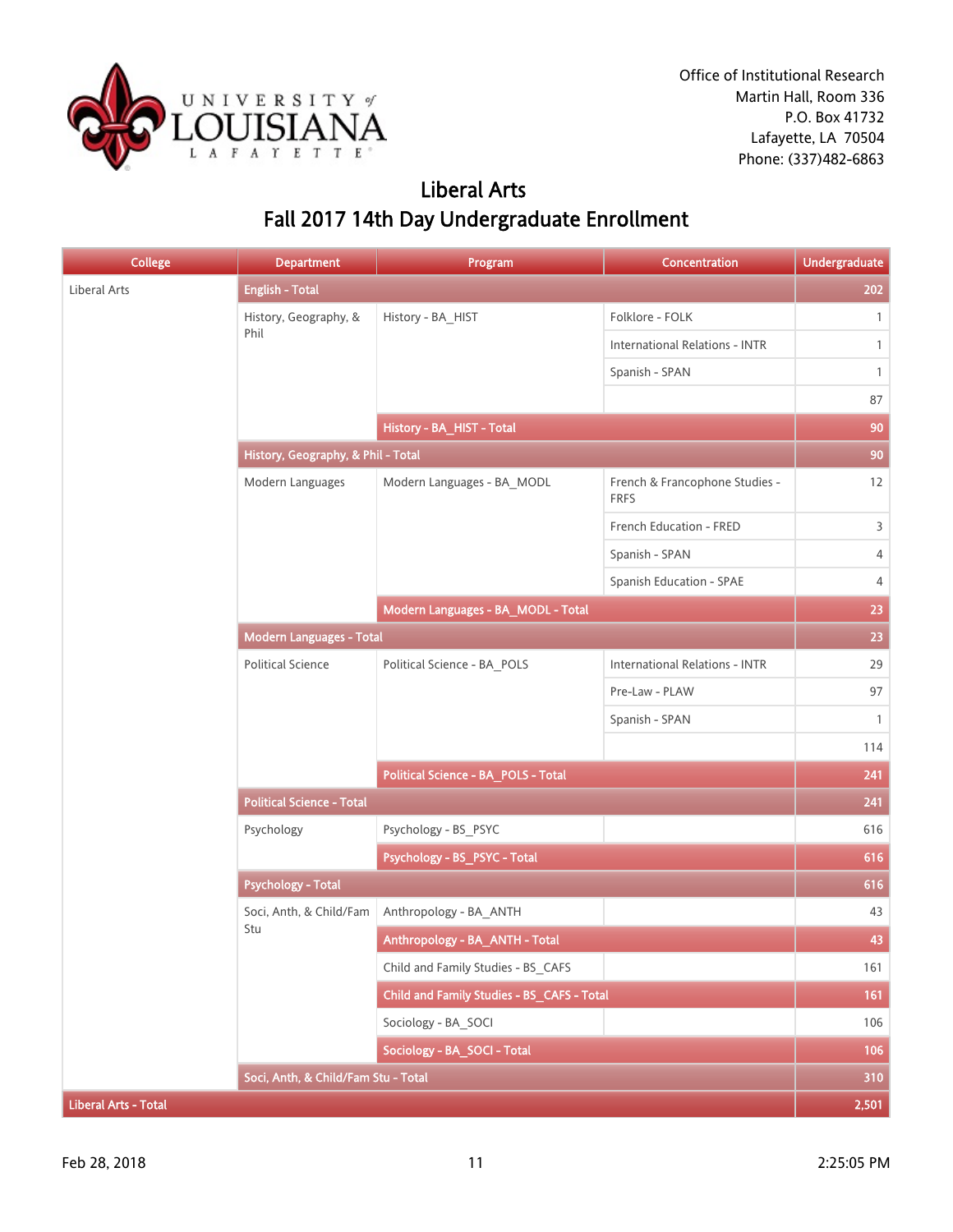

## Nursing & Allied Health Professions Fall 2017 14th Day Undergraduate Enrollment

| <b>College</b>                                         | <b>Department</b>                      | Program                                         | <b>Concentration</b> | <b>Undergraduate</b> |
|--------------------------------------------------------|----------------------------------------|-------------------------------------------------|----------------------|----------------------|
| Nursing & Allied Health                                | Allied Hlth Professions                | Dietetics - BS DIET                             |                      | 25                   |
| Professions                                            |                                        | Dietetics - BS_DIET - Total                     |                      | 25                   |
|                                                        |                                        | Health Information Management -<br>BS HIM       |                      | 120                  |
|                                                        |                                        | Health Information Management - BS_HIM - Total  |                      | 120                  |
|                                                        |                                        | Health Services Administration -<br>BS HSA      |                      | 94                   |
|                                                        |                                        | Health Services Administration - BS_HSA - Total |                      | 94                   |
|                                                        | <b>Allied Hith Professions - Total</b> |                                                 |                      | 239                  |
|                                                        | Nursing - Bachelors                    | Nursing - BSN NURS                              |                      | 1,346                |
|                                                        |                                        | Nursing - BSN_NURS - Total                      |                      | 1,346                |
|                                                        |                                        | Nursing, Online RN to BSN - BSN RN2B            |                      | 828                  |
|                                                        |                                        | Nursing, Online RN to BSN - BSN_RN2B - Total    |                      | 828                  |
|                                                        | <b>Nursing - Bachelors - Total</b>     |                                                 |                      | 2,174                |
| <b>Nursing &amp; Allied Health Professions - Total</b> |                                        |                                                 |                      | 2,413                |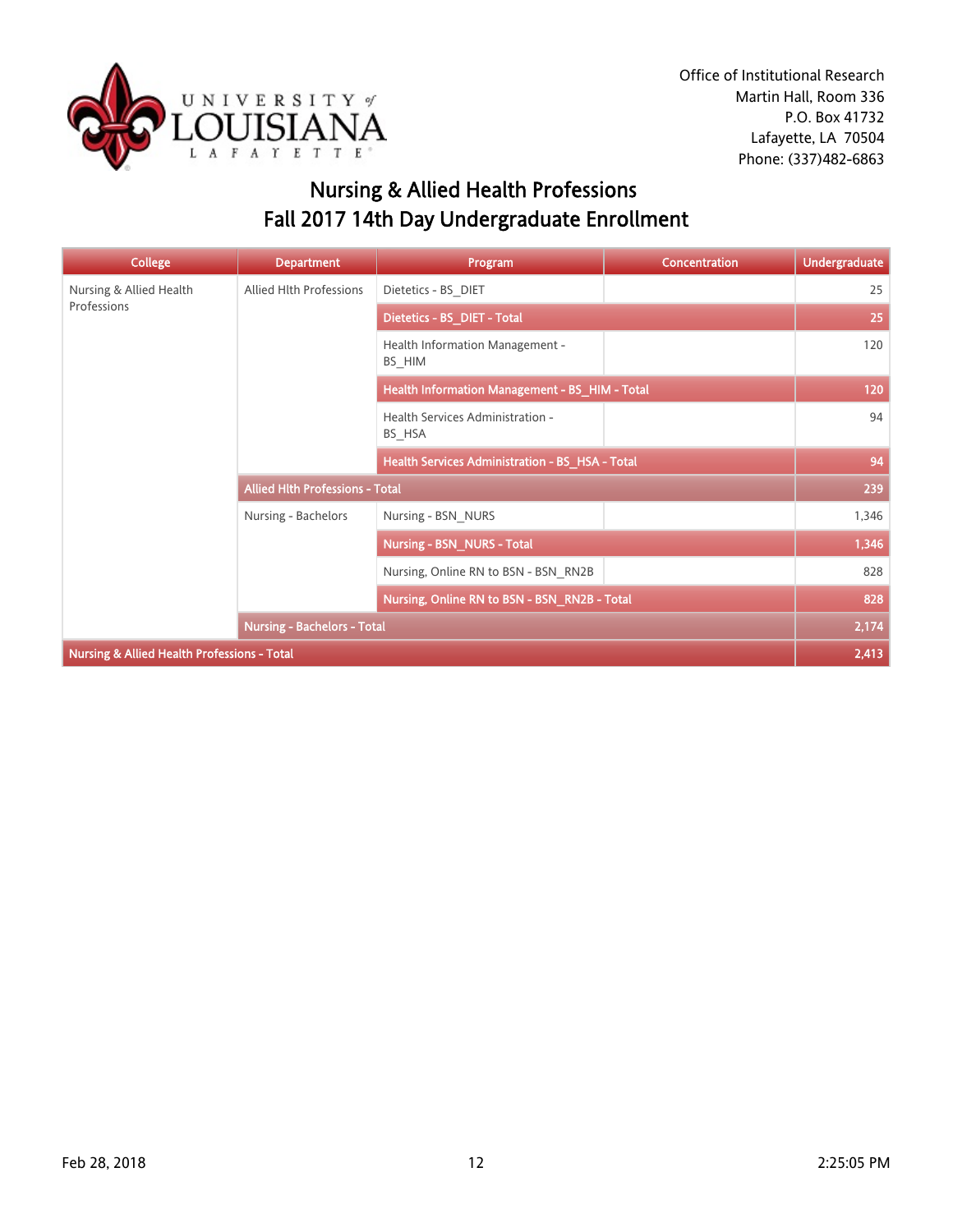

### Sciences Fall 2017 14th Day Undergraduate Enrollment

| <b>College</b> | <b>Department</b>                       | Program                                      | Concentration                                   | <b>Undergraduate</b> |
|----------------|-----------------------------------------|----------------------------------------------|-------------------------------------------------|----------------------|
| Sciences       | Biology and<br>Microbiology             | Biology - BS_BIOL                            | Ecology, Evolution& Marine Biol -<br>EEMB       | 16                   |
|                |                                         |                                              | Medical & Allied Hlth Science -<br><b>MEDA</b>  | 19                   |
|                |                                         |                                              | Microbiology - MCBL                             | 44                   |
|                |                                         |                                              | Resource Biology /Biodiversity -<br><b>RESC</b> | 35                   |
|                |                                         |                                              | Veterinary Bioscience - VETB                    | 10                   |
|                |                                         |                                              |                                                 | 766                  |
|                |                                         | <b>Biology - BS_BIOL - Total</b>             |                                                 | 890                  |
|                |                                         | Pre-Vet Two Year Transfer - PRE_VET          |                                                 | $\mathbf{1}$         |
|                |                                         | Pre-Vet Two Year Transfer - PRE_VET - Total  |                                                 | $\mathbf{1}$         |
|                | <b>Biology and Microbiology - Total</b> |                                              |                                                 | 891                  |
|                | Chemistry                               | Chemistry - BS_CHEM                          |                                                 | 143                  |
|                |                                         | Chemistry - BS_CHEM - Total                  |                                                 | 143                  |
|                | <b>Chemistry - Total</b>                |                                              |                                                 | 143                  |
|                | College of Sciences                     | Undeclared Science - UNDE_SCI                |                                                 | 14                   |
|                |                                         | <b>Undeclared Science - UNDE_SCI - Total</b> |                                                 | 14                   |
|                | <b>College of Sciences - Total</b>      |                                              |                                                 |                      |
|                | Computer Science                        | Computer Science - BS_CMPS                   | Cognitive Science - COGS                        | 14                   |
|                |                                         |                                              | <b>Computer Engineering - CMPE</b>              | 31                   |
|                |                                         |                                              | Information Techology - INFT                    | 21                   |
|                |                                         |                                              | Pre-Major - PRE                                 | 3                    |
|                |                                         |                                              | Scientific Computing - SCIC                     | 17                   |
|                |                                         |                                              | Video Game Design & Dev -<br>VGDD               | 59                   |
|                |                                         |                                              |                                                 | 345                  |
|                |                                         | Computer Science - BS_CMPS - Total           |                                                 | 490                  |
|                | <b>Computer Science - Total</b>         |                                              |                                                 | 490                  |
|                | <b>Environmental Science</b>            | Environmental Science - BS_ENVS              | Digital Geography - DIGI                        | 9                    |
|                |                                         |                                              | Environmental Quality - ENVQ                    | 21                   |
|                |                                         |                                              | Soil & Water Conservation -<br>CONV             | 16                   |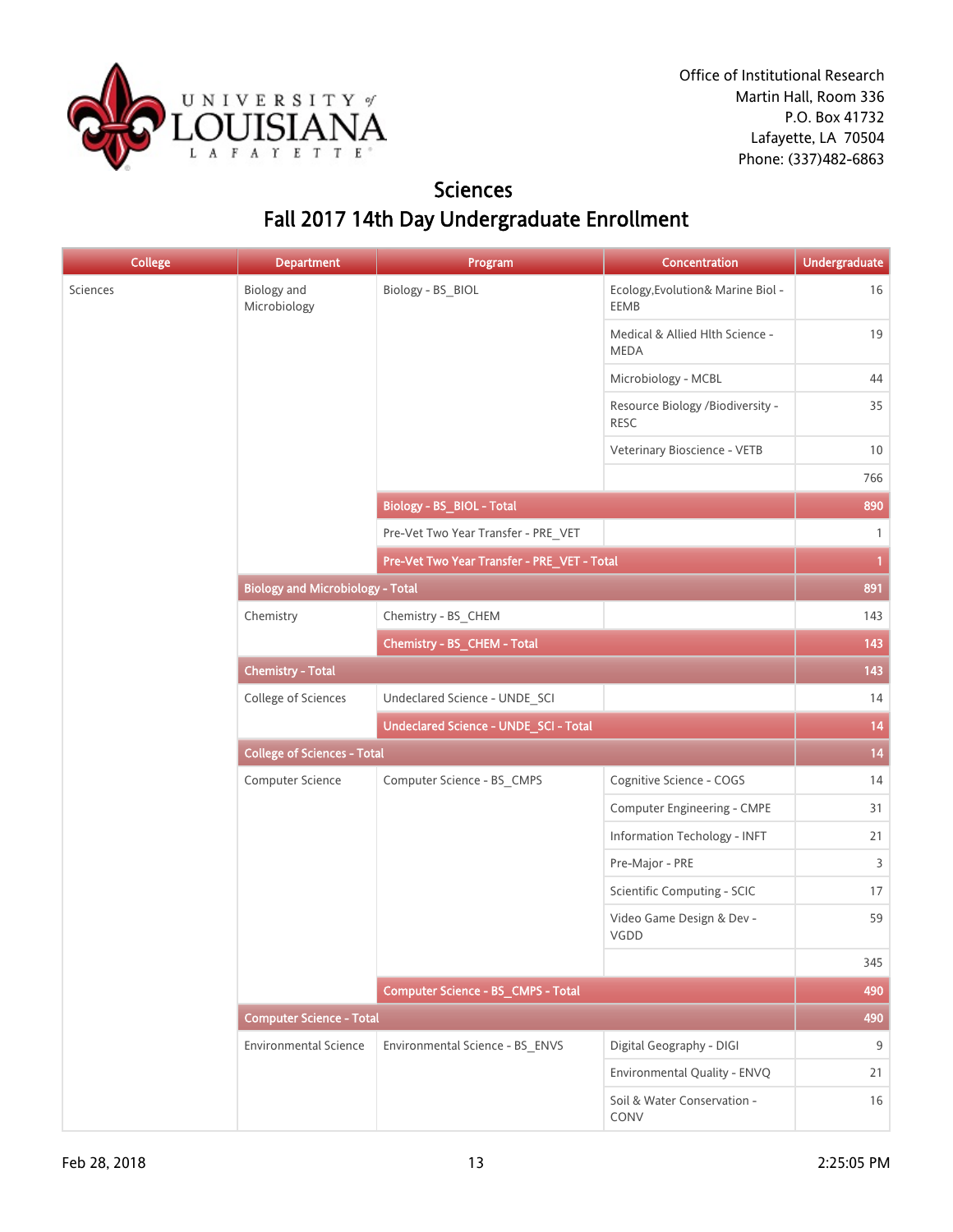

### **Sciences** Fall 2017 14th Day Undergraduate Enrollment

| <b>College</b>          | <b>Department</b>                    | Program                                 | Concentration                         | <b>Undergraduate</b> |  |
|-------------------------|--------------------------------------|-----------------------------------------|---------------------------------------|----------------------|--|
| Sciences                | Environmental Science                | Environmental Science - BS_ENVS         |                                       | 36                   |  |
|                         |                                      | Environmental Science - BS_ENVS - Total |                                       | 82                   |  |
|                         | <b>Environmental Science - Total</b> |                                         |                                       |                      |  |
|                         | Geology                              | Geology - BS_GEOL                       |                                       | 79                   |  |
|                         |                                      | Geology - BS_GEOL - Total               |                                       | 79                   |  |
|                         | <b>Geology - Total</b>               |                                         |                                       | 79                   |  |
|                         | Informatics                          | Informatics - BS_INFX                   | <b>Business Informatics - BUSI</b>    | 49                   |  |
|                         |                                      |                                         | Digital Media Technology - DIGM       | 3                    |  |
|                         |                                      |                                         | Health Informatics - HLTI             | 13                   |  |
|                         |                                      |                                         | Individualized Informatics - INDV     | $\overline{2}$       |  |
|                         |                                      |                                         | Interactive Media Technology -<br>IMT | 16                   |  |
|                         |                                      |                                         | Systems Administration - SYSA         | 43                   |  |
|                         |                                      |                                         | Web Design - WEBD                     | 3                    |  |
|                         |                                      |                                         |                                       | 47                   |  |
|                         |                                      | Informatics - BS_INFX - Total           |                                       | 176                  |  |
|                         | <b>Informatics - Total</b>           |                                         |                                       | 176                  |  |
|                         | Mathematics                          | Mathematics - BS_MATH                   |                                       | 88                   |  |
|                         |                                      | Mathematics - BS_MATH - Total           |                                       | 88                   |  |
|                         | <b>Mathematics - Total</b>           |                                         |                                       | 88                   |  |
|                         | Physics                              | Physics - BS_PHYS                       | Computer Science - CSCO               | $\overline{2}$       |  |
|                         |                                      |                                         | Pre-Allied Health - PHCO              | $\mathbf{1}$         |  |
|                         |                                      |                                         | <b>Traditional Physics - TPCO</b>     | $\mathbf{1}$         |  |
|                         |                                      |                                         |                                       | 30                   |  |
|                         |                                      | Physics - BS_PHYS - Total               |                                       | 34                   |  |
|                         | <b>Physics - Total</b>               |                                         |                                       | 34                   |  |
| <b>Sciences - Total</b> |                                      |                                         |                                       | 1,997                |  |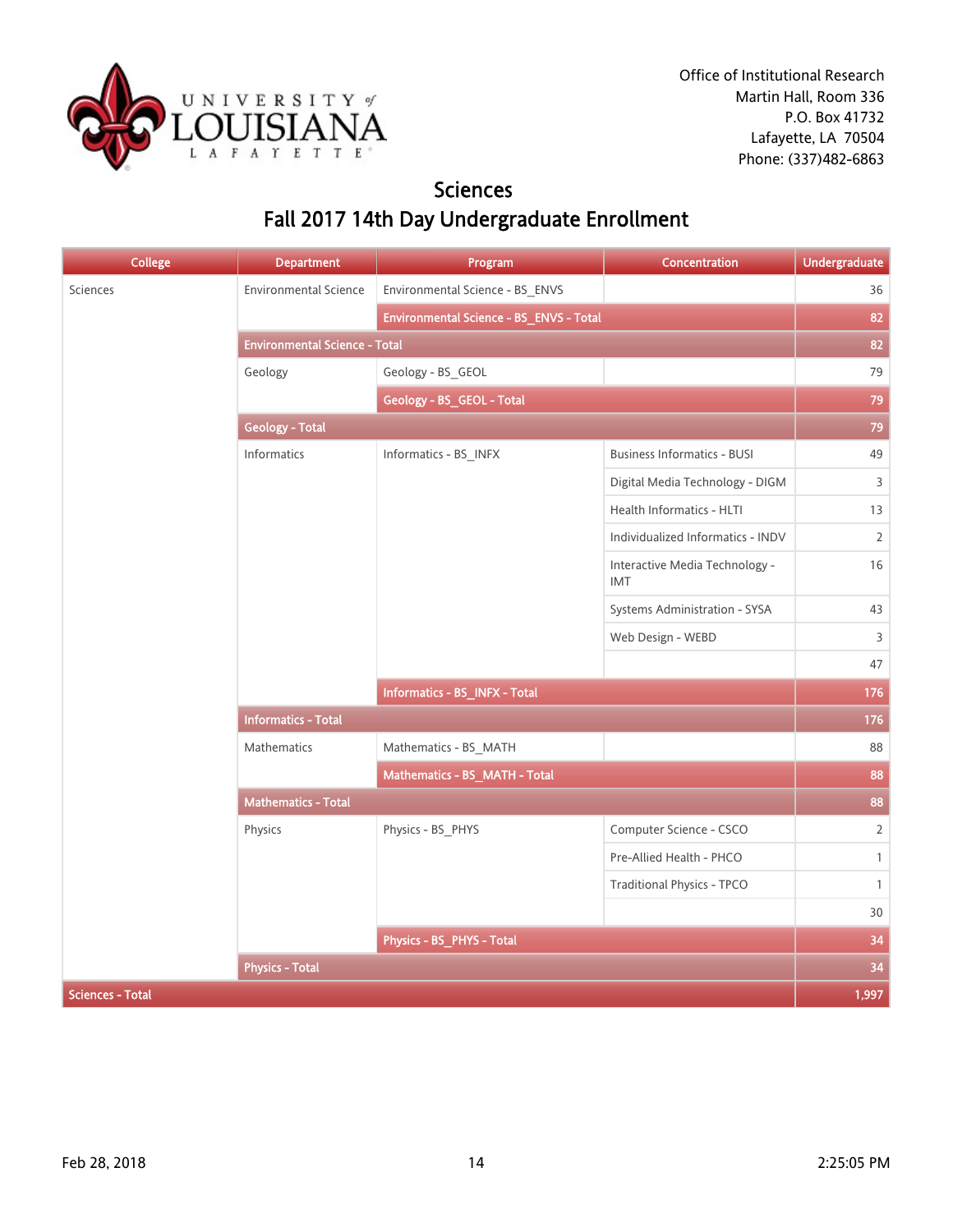

## University College Fall 2017 14th Day Undergraduate Enrollment

| <b>College</b>                    | <b>Department</b>                 | Program                                   | Concentration                            | Undergraduate   |
|-----------------------------------|-----------------------------------|-------------------------------------------|------------------------------------------|-----------------|
| University College                | <b>University College</b>         | General Studies - BGS_GS                  | Gen Studies, Applied Sciences -<br>GSAS  | 120             |
|                                   |                                   |                                           | Gen Studies, Arts & Humanities -<br>GSAH | 65              |
|                                   |                                   |                                           | Gen Studies, Behavioral Sci -<br>GSBS    | 197             |
|                                   |                                   |                                           | Gen Studies, Business Studies -<br>GSBC  | $7\overline{ }$ |
|                                   |                                   |                                           | Gen Studies, Natural Sciences -<br>GSNS  | 9               |
|                                   |                                   |                                           |                                          | 185             |
|                                   |                                   | General Studies - BGS_GS - Total          |                                          | 583             |
|                                   |                                   | General Studies - BGS_GSO                 | Gen Studies, Applied Sciences -<br>GSAS  | $\overline{2}$  |
|                                   |                                   |                                           | Gen Studies, Arts & Humanities -<br>GSAH | $\overline{3}$  |
|                                   |                                   |                                           | Gen Studies, Behavioral Sci -<br>GSBS    | 7 <sup>7</sup>  |
|                                   |                                   |                                           |                                          | 50              |
|                                   |                                   | General Studies - BGS_GSO - Total         |                                          | 62              |
|                                   |                                   | General Studies, Interim - INT_GS         | Gen Studies, Behavioral Sci -<br>GSBS    | $\mathbf{1}$    |
|                                   |                                   |                                           |                                          | $\overline{3}$  |
|                                   |                                   | General Studies, Interim - INT_GS - Total |                                          | 4               |
|                                   | <b>University College - Total</b> |                                           |                                          | 649             |
| <b>University College - Total</b> |                                   |                                           |                                          | 649             |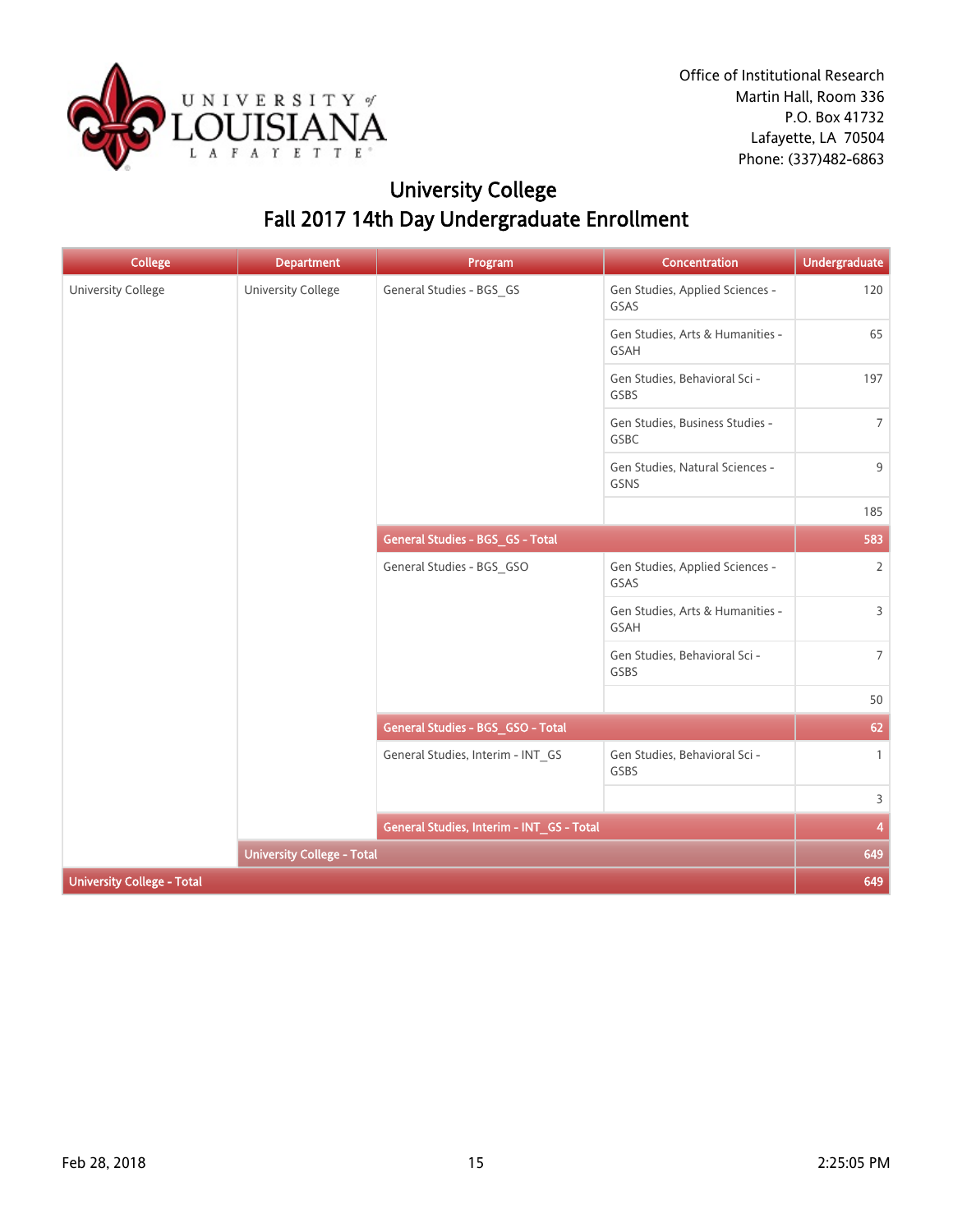

## Business Administration Fall 2017 14th Day Graduate Enrollment

| <b>College</b>                         | <b>Department</b>                      | Program                                           | Concentration                              | Graduate       |
|----------------------------------------|----------------------------------------|---------------------------------------------------|--------------------------------------------|----------------|
| <b>Business Administration</b>         | Accounting                             | Accounting - MS_ACCT                              |                                            | 11             |
|                                        |                                        | <b>Accounting - MS_ACCT - Total</b>               |                                            | 11             |
|                                        | <b>Accounting - Total</b>              |                                                   |                                            | 11             |
|                                        | <b>Business Administration</b>         | <b>Business Administration - GC_CBUS</b>          |                                            | 5              |
|                                        |                                        | <b>Business Administration - GC_CBUS - Total</b>  |                                            | $\overline{5}$ |
|                                        |                                        | <b>Business Administration - MBA_MBA</b>          | <b>Business Administration - BUSA</b>      | 21             |
|                                        |                                        |                                                   | Entrepreneurship - ENTP                    | 6              |
|                                        |                                        |                                                   | Finance - FNAN                             | $\mathbf{1}$   |
|                                        |                                        |                                                   | Global Management - GMGT                   | 3              |
|                                        |                                        |                                                   | Hospitality Management - HMGT              | $\mathbf{1}$   |
|                                        |                                        |                                                   | Human Resource Management -<br><b>HRMG</b> | $\overline{2}$ |
|                                        |                                        |                                                   | Project Management - PMGT                  | $\overline{4}$ |
|                                        |                                        |                                                   | Sales Leadership - SLDR                    | $\mathbf{1}$   |
|                                        |                                        |                                                   |                                            | 101            |
|                                        |                                        | <b>Business Administration - MBA_MBA - Total</b>  |                                            | 140            |
|                                        |                                        | <b>Business Administration - MBA_MBAO</b>         | <b>Business Administration - BUSA</b>      | 43             |
|                                        |                                        |                                                   | Entrepreneurship - ENTP                    | 11             |
|                                        |                                        |                                                   | Finance - FNAN                             | 15             |
|                                        |                                        |                                                   | Global Management - GMGT                   | 4              |
|                                        |                                        |                                                   | Hospitality Management - HMGT              | $\overline{2}$ |
|                                        |                                        |                                                   | Human Resource Management -<br><b>HRMG</b> | 21             |
|                                        |                                        |                                                   | Project Management - PMGT                  | 24             |
|                                        |                                        |                                                   | Sales Leadership - SLDR                    | 14             |
|                                        |                                        | <b>Business Administration - MBA_MBAO - Total</b> |                                            | 134            |
|                                        |                                        | Health Care Administration - MBA_HCA              |                                            | 29             |
|                                        |                                        | Health Care Administration - MBA_HCA - Total      |                                            | 29             |
|                                        |                                        | Health Care Administration - MBA_HCAO             |                                            | 29             |
|                                        |                                        | Health Care Administration - MBA HCAO - Total     |                                            | 29             |
|                                        | <b>Business Administration - Total</b> |                                                   |                                            | 337            |
| <b>Business Administration - Total</b> |                                        |                                                   |                                            | 348            |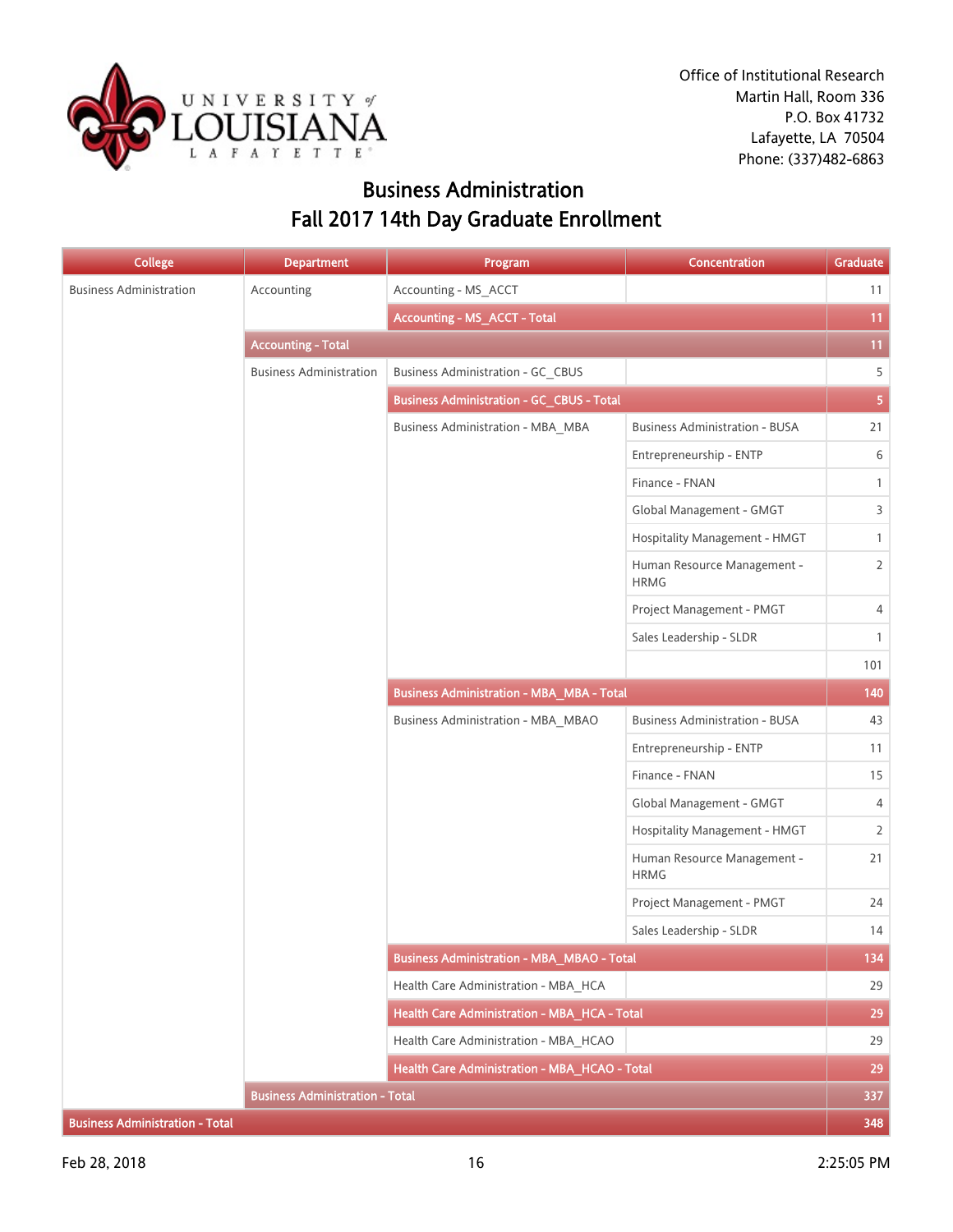

### Arts Fall 2017 14th Day Graduate Enrollment

| <b>College</b> | <b>Department</b>           | Program                          | <b>Concentration</b> | Graduate |
|----------------|-----------------------------|----------------------------------|----------------------|----------|
| Arts           | Architecture                | Architecture - MARC ARCH         |                      | 40       |
|                |                             | Architecture - MARC_ARCH - Total |                      | 40       |
|                | <b>Architecture - Total</b> |                                  |                      | 40       |
|                | Music                       | Music - MM MUS                   |                      | 16       |
|                |                             | Music - MM_MUS - Total           |                      | 16       |
|                | <b>Music - Total</b>        |                                  |                      | 16       |
| Arts - Total   |                             |                                  |                      | 56       |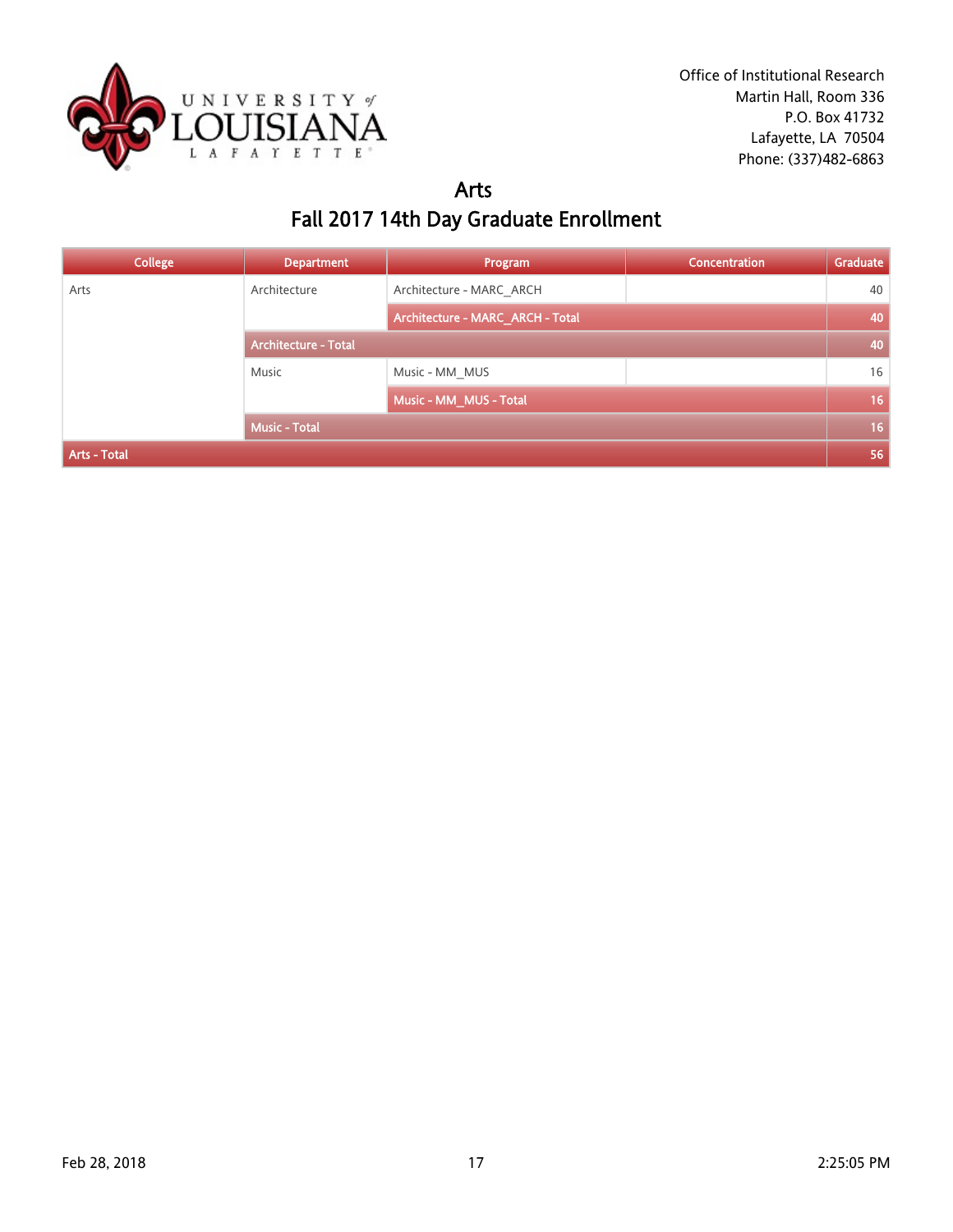

## Education Fall 2017 14th Day Graduate Enrollment

| <b>College</b>           | <b>Department</b>                           | Program                                           | <b>Concentration</b>                         | Graduate                |
|--------------------------|---------------------------------------------|---------------------------------------------------|----------------------------------------------|-------------------------|
| Education                | Counselor Education                         | Counselor Education - MS_COUE                     | Higher Education Admin - HIED<br>K-12 - EK12 | 70                      |
|                          |                                             | <b>Counselor Education - MS_COUE - Total</b>      |                                              | 70                      |
|                          | <b>Counselor Education - Total</b>          |                                                   |                                              | 70                      |
|                          | Curriculum &<br>Instruction                 | Elem Ed & Spec Ed M/Mod Gr 1-5 -<br>MAT_ELEM      |                                              | 17                      |
|                          |                                             | Elem Ed & Spec Ed M/Mod Gr 1-5 - MAT_ELEM - Total |                                              | 17                      |
|                          |                                             | Instructional Coach - GC CICO                     |                                              | $\overline{4}$          |
|                          |                                             | Instructional Coach - GC_CICO - Total             |                                              | $\overline{\mathbf{4}}$ |
|                          |                                             | OL Curriculum & Instruction - MED EDCI            |                                              | 21                      |
|                          |                                             | OL Curriculum & Instruction - MED_EDCI - Total    |                                              | 21                      |
|                          |                                             | Sec Ed & Spec Ed M/Mod Gr 6-12 -<br>MAT_SCND      |                                              | 8                       |
|                          |                                             | Sec Ed & Spec Ed M/Mod Gr 6-12 - MAT_SCND - Total |                                              | 8                       |
|                          |                                             | Special Ed: Gifted - MED_GIFT                     |                                              | 11                      |
|                          |                                             | Special Ed: Gifted - MED_GIFT - Total             |                                              | 11                      |
|                          | <b>Curriculum &amp; Instruction - Total</b> |                                                   |                                              |                         |
|                          | Foundations &<br>Leadership                 | Educational Leadership - EDD_EDLD                 |                                              | 52                      |
|                          |                                             |                                                   |                                              | 36                      |
|                          |                                             |                                                   |                                              | $\mathbf{1}$            |
|                          |                                             | Educational Leadership - EDD_EDLD - Total         |                                              | 89                      |
|                          |                                             | Educational Leadership - MED_EDLD                 |                                              | 37                      |
|                          |                                             | Educational Leadership - MED_EDLD - Total         |                                              | 37                      |
|                          | Foundations & Leadership - Total            |                                                   |                                              | 126                     |
|                          | Kinesiology                                 | Kinesiology - MS_KNES                             |                                              | 29                      |
|                          |                                             | Kinesiology - MS_KNES - Total                     |                                              | 29                      |
|                          | <b>Kinesiology - Total</b>                  |                                                   |                                              | 29                      |
| <b>Education - Total</b> |                                             |                                                   |                                              | 286                     |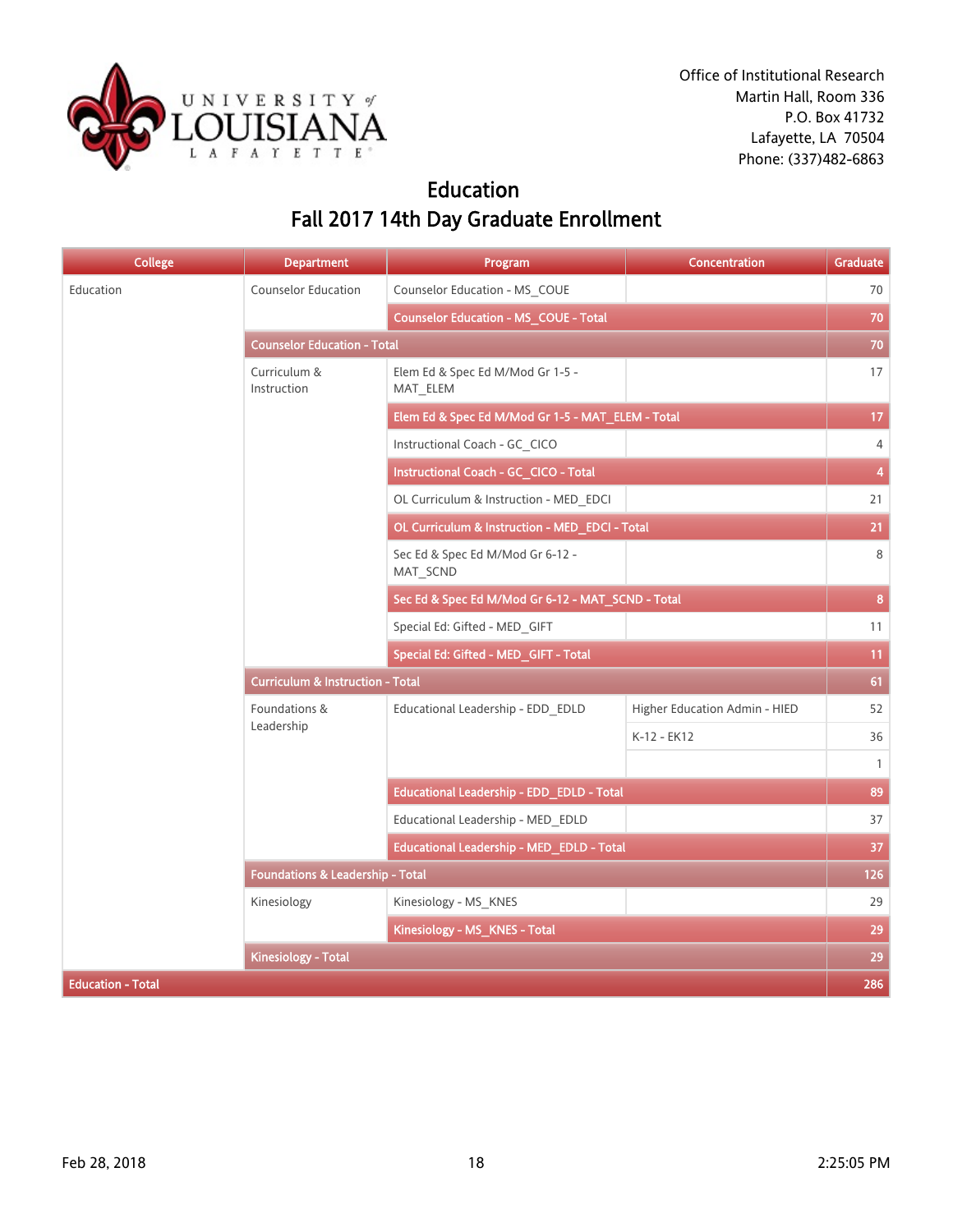

## Engineering Fall 2017 14th Day Graduate Enrollment

| <b>College</b>             | <b>Department</b>                             | Program                                         | <b>Concentration</b>                                                                                                                                                                                                                                                                                                          | Graduate       |
|----------------------------|-----------------------------------------------|-------------------------------------------------|-------------------------------------------------------------------------------------------------------------------------------------------------------------------------------------------------------------------------------------------------------------------------------------------------------------------------------|----------------|
| Engineering                | Center for Advanced                           | Computer Engineering - MSCE_CMPE                | Chemical Engineering - CHEE<br>Civil Engineering - CIVE<br><b>Electrical Engineering - ELEE</b><br>Mechanical Engineering - MCHE<br>Petroleum Engineering - PETE<br>Chemical Engineering - CHEE<br>Civil Engineering - CIVE<br>Electrical Engineering - ELEE<br>Mechanical Engineering - MCHE<br>Petroleum Engineering - PETE | $\overline{2}$ |
|                            | <b>CMPS</b>                                   | <b>Computer Engineering - MSCE_CMPE - Total</b> |                                                                                                                                                                                                                                                                                                                               | $\overline{2}$ |
|                            |                                               | Computer Engineering - PHD CMPE                 |                                                                                                                                                                                                                                                                                                                               | 22             |
|                            |                                               | Computer Engineering - PHD_CMPE - Total         |                                                                                                                                                                                                                                                                                                                               | 22             |
|                            | <b>Center for Advanced CMPS - Total</b>       |                                                 |                                                                                                                                                                                                                                                                                                                               | 24             |
|                            | Electrical & Computer                         | Computer Engineering - MSCE_CMPE                |                                                                                                                                                                                                                                                                                                                               | $\overline{2}$ |
|                            | Engr                                          | <b>Computer Engineering - MSCE_CMPE - Total</b> |                                                                                                                                                                                                                                                                                                                               | $\overline{2}$ |
|                            | <b>Electrical &amp; Computer Engr - Total</b> |                                                 |                                                                                                                                                                                                                                                                                                                               |                |
|                            | Engineering                                   | Engineering - MSE_ENGR                          |                                                                                                                                                                                                                                                                                                                               | 12             |
|                            |                                               |                                                 |                                                                                                                                                                                                                                                                                                                               | 12             |
|                            |                                               |                                                 |                                                                                                                                                                                                                                                                                                                               | 10             |
|                            |                                               |                                                 |                                                                                                                                                                                                                                                                                                                               | 15             |
|                            |                                               |                                                 |                                                                                                                                                                                                                                                                                                                               | 25             |
|                            |                                               | <b>Engineering - MSE_ENGR - Total</b>           |                                                                                                                                                                                                                                                                                                                               |                |
|                            |                                               | Systems Engineering - PHD_SYSE                  |                                                                                                                                                                                                                                                                                                                               | 11             |
|                            |                                               |                                                 |                                                                                                                                                                                                                                                                                                                               | 8              |
|                            |                                               |                                                 |                                                                                                                                                                                                                                                                                                                               | 6              |
|                            |                                               |                                                 |                                                                                                                                                                                                                                                                                                                               | 11             |
|                            |                                               |                                                 |                                                                                                                                                                                                                                                                                                                               | 17             |
|                            |                                               | Systems Engineering - PHD_SYSE - Total          |                                                                                                                                                                                                                                                                                                                               | 53             |
|                            | <b>Engineering - Total</b>                    |                                                 |                                                                                                                                                                                                                                                                                                                               | 127            |
|                            | Industrial Technology                         | Systems Technology - MS_STEC                    |                                                                                                                                                                                                                                                                                                                               | 16             |
|                            |                                               | Systems Technology - MS_STEC - Total            |                                                                                                                                                                                                                                                                                                                               | 16             |
|                            | <b>Industrial Technology - Total</b>          |                                                 |                                                                                                                                                                                                                                                                                                                               | 16             |
| <b>Engineering - Total</b> |                                               |                                                 |                                                                                                                                                                                                                                                                                                                               | 169            |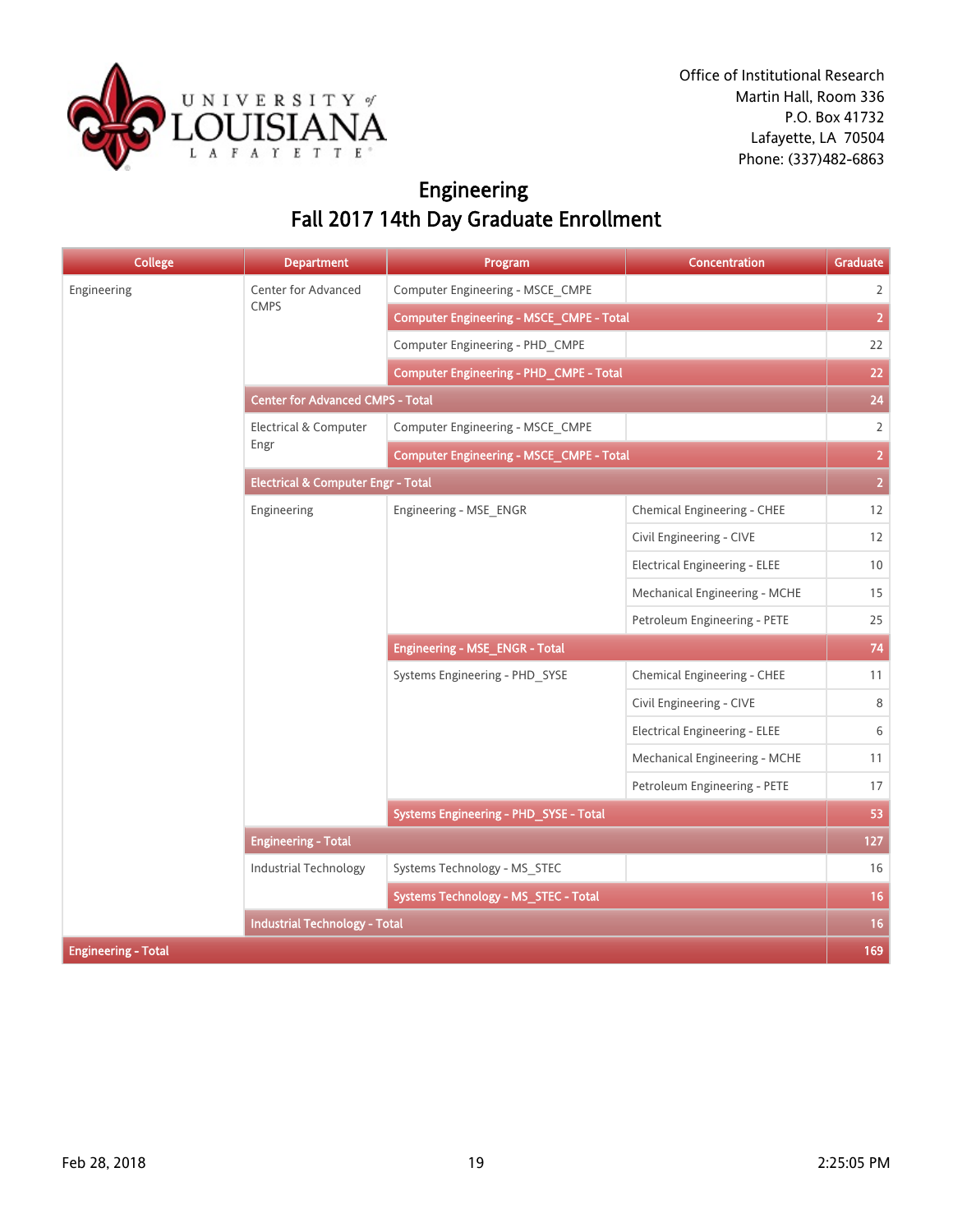

### Graduate School Fall 2017 14th Day Graduate Enrollment

| <b>College</b>                 | <b>Department</b>              | Program                                 | Concentration | Graduate                |
|--------------------------------|--------------------------------|-----------------------------------------|---------------|-------------------------|
| Graduate School                | Graduate School                | <b>ENTREE Program - ND ENTR</b>         |               | 18                      |
|                                |                                | <b>ENTREE Program - ND ENTR - Total</b> |               | 18                      |
|                                |                                | Historic Preservation - GC CHP          |               | $\mathbf{1}$            |
|                                |                                | Historic Preservation - GC_CHP - Total  |               |                         |
|                                |                                | Master's Plus 30 - ND M30               |               | 3                       |
|                                |                                | Master's Plus 30 - ND_M30 - Total       |               | $\overline{\mathbf{3}}$ |
|                                | <b>Graduate School - Total</b> |                                         |               | 22                      |
| <b>Graduate School - Total</b> |                                |                                         |               |                         |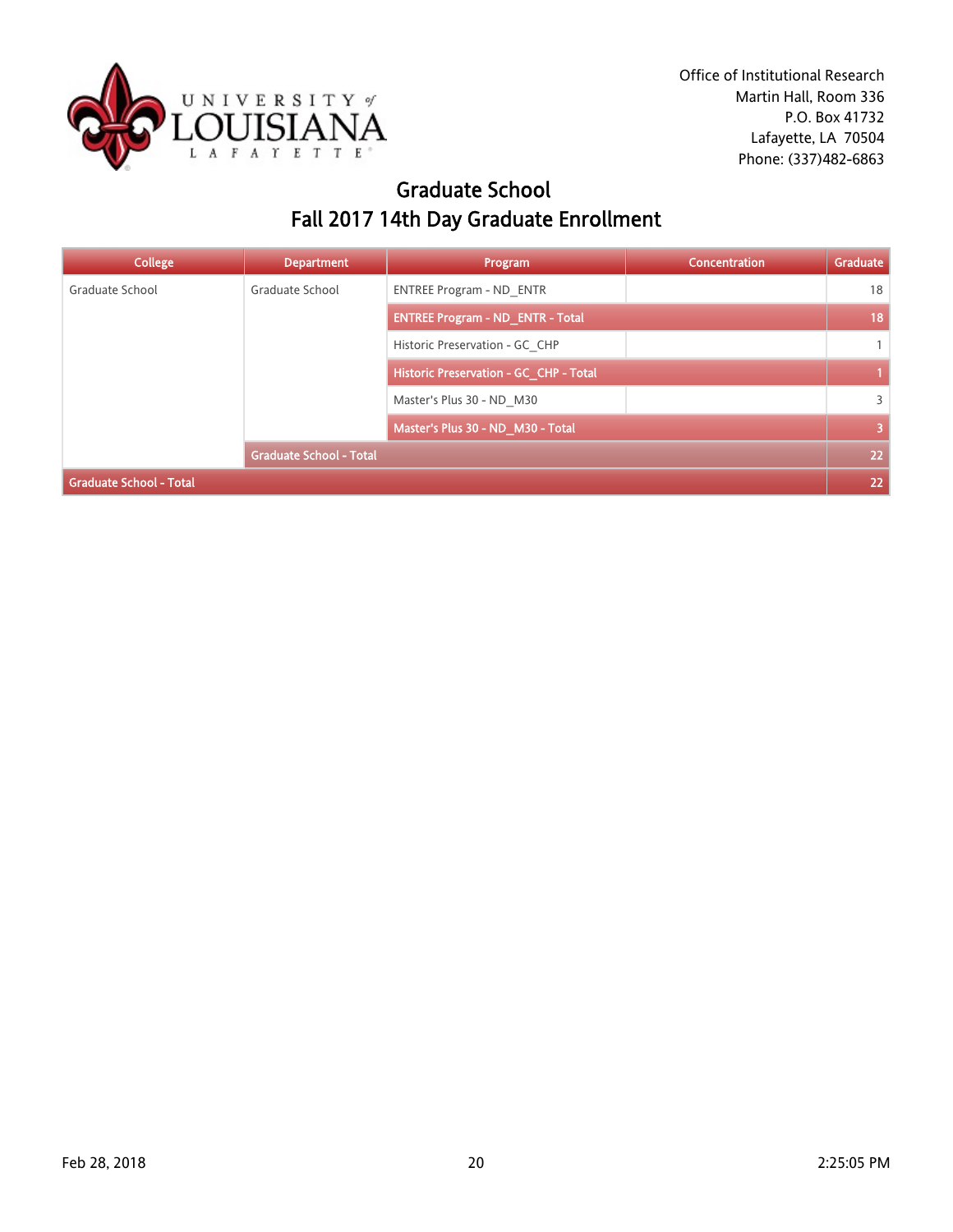

## Liberal Arts Fall 2017 14th Day Graduate Enrollment

| College      | <b>Department</b>                      | Program                                          | <b>Concentration</b>          | Graduate                |
|--------------|----------------------------------------|--------------------------------------------------|-------------------------------|-------------------------|
| Liberal Arts | Communication                          | Communication - MS_CMCN                          |                               | 41                      |
|              |                                        | <b>Communication - MS_CMCN - Total</b>           |                               | 41                      |
|              | <b>Communication - Total</b>           |                                                  |                               | 41                      |
|              | Communicative<br><b>Disorders</b>      | Applied Language & Speech Sci -<br>PHD_ALSS      |                               | 23                      |
|              |                                        | Applied Language & Speech Sci - PHD_ALSS - Total |                               | 23                      |
|              |                                        | Speech Pathology and Audiology -<br>MS_CODI      |                               | $\mathbf{1}$<br>68      |
|              |                                        | Speech Pathology and Audiology - MS_CODI - Total |                               | 69                      |
|              | <b>Communicative Disorders - Total</b> |                                                  |                               |                         |
|              | Criminal Justice                       | Criminal Justice - MS_CJUS                       |                               | 92<br>8                 |
|              |                                        | Criminal Justice - MS_CJUS - Total               |                               | $\mathbf{8}$            |
|              | <b>Criminal Justice - Total</b>        |                                                  |                               | $\mathbf{8}$            |
|              | English                                | English - MA ENGL                                |                               | 24                      |
|              |                                        | English - MA_ENGL - Total                        |                               | 24                      |
|              |                                        | English - PHD_ENGL                               |                               | 76                      |
|              |                                        | English - PHD_ENGL - Total                       |                               | 76                      |
|              |                                        | TESOL - GC_CTSL                                  |                               | $\overline{4}$          |
|              |                                        | TESOL - GC_CTSL - Total                          |                               | $\overline{\mathbf{4}}$ |
|              | <b>English - Total</b>                 |                                                  |                               | 104                     |
|              | History, Geography, &                  | History - MA_HIST                                |                               | 23                      |
|              | Phil                                   | History - MA_HIST - Total                        |                               | 23                      |
|              | History, Geography, & Phil - Total     |                                                  |                               | 23                      |
|              | Modern Languages                       | Francophone Studies - PHD FS                     |                               | 12                      |
|              |                                        | Francophone Studies - PHD_FS - Total             |                               | 12 <sub>12</sub>        |
|              |                                        | French - MA_FREN                                 |                               | $\overline{7}$          |
|              |                                        | French - MA_FREN - Total                         |                               | $\overline{7}$          |
|              | <b>Modern Languages - Total</b>        |                                                  |                               | 19                      |
|              | Psychology                             | Psychology - MS_PSYC                             | Experimental Psychology - EXP | $\mathbf{1}$            |
|              |                                        |                                                  |                               | 31                      |
|              |                                        | Psychology - MS_PSYC - Total                     |                               | 32 <sub>1</sub>         |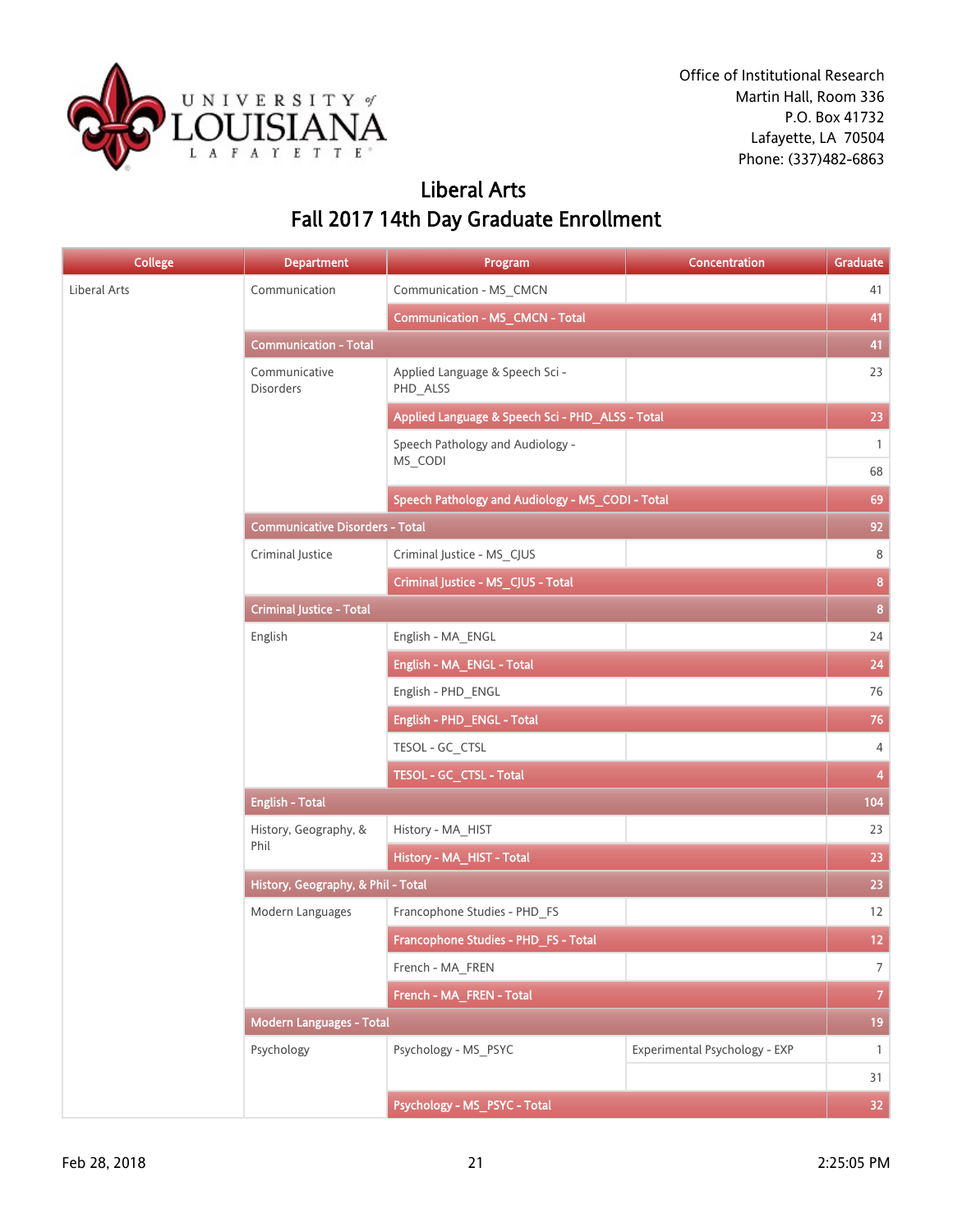

### Liberal Arts Fall 2017 14th Day Graduate Enrollment

| College              | <b>Department</b>         | Program | Concentration | Graduate |
|----------------------|---------------------------|---------|---------------|----------|
| Liberal Arts         | <b>Psychology - Total</b> |         |               | 32       |
| Liberal Arts - Total |                           |         |               | 319.     |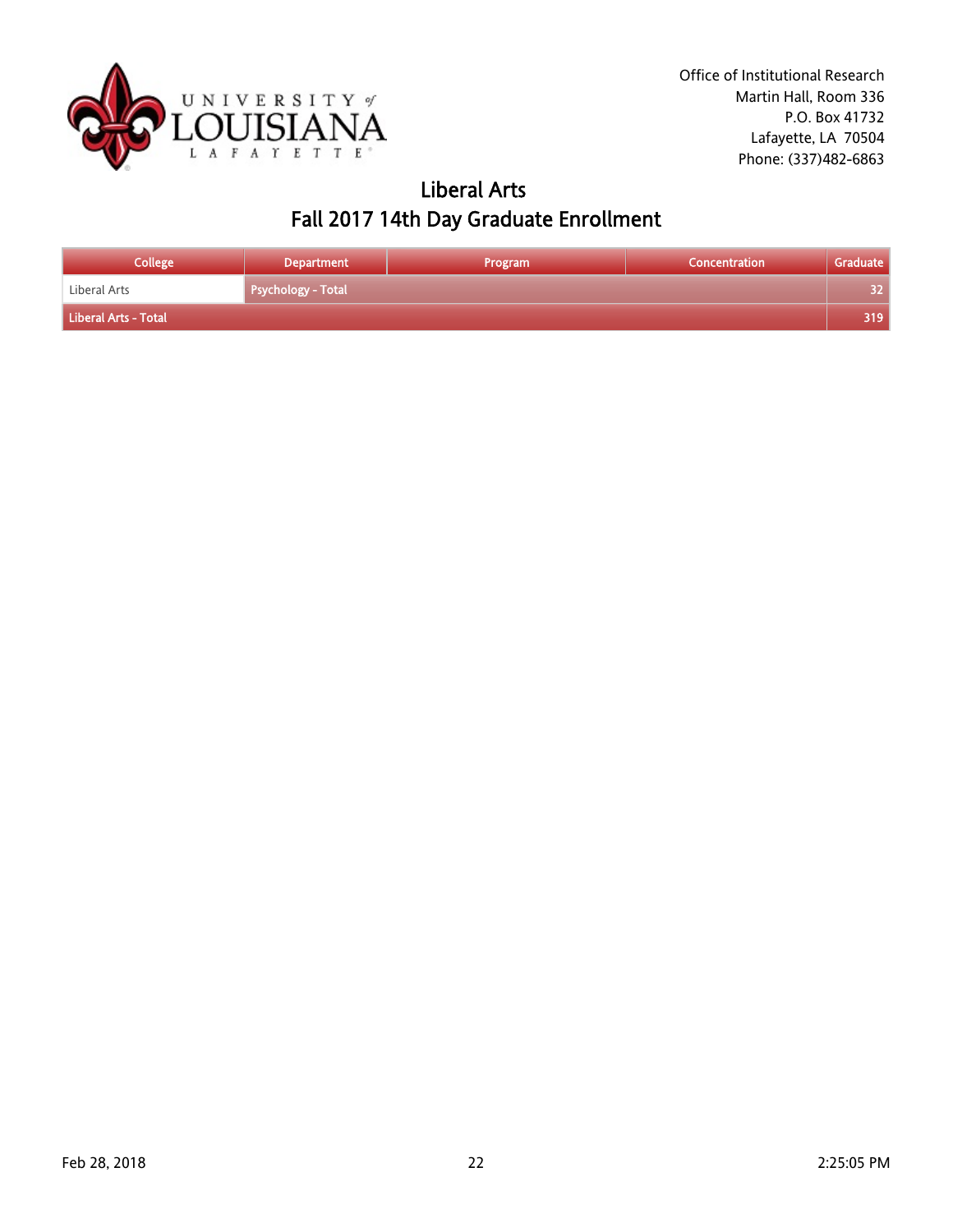

## Nursing & Allied Health Professions Fall 2017 14th Day Graduate Enrollment

| <b>College</b>                              | <b>Department</b>          | Program                                  | Concentration                   | Graduate |
|---------------------------------------------|----------------------------|------------------------------------------|---------------------------------|----------|
| Nursing & Allied Health                     | Nursing - Graduate         | Nursing - MSN NURS                       | Family Nurse Practitioner - FNP | 109      |
| Professions                                 |                            |                                          | Nurse Educator - NEDU           | 5        |
|                                             |                            | <b>Nursing - MSN_NURS - Total</b>        |                                 | 114      |
|                                             |                            | Nursing Practice - DNP NP                |                                 | 19       |
|                                             |                            | <b>Nursing Practice - DNP NP - Total</b> |                                 | 19       |
|                                             | Nursing - Graduate - Total |                                          |                                 | 133      |
| Nursing & Allied Health Professions - Total |                            |                                          |                                 |          |